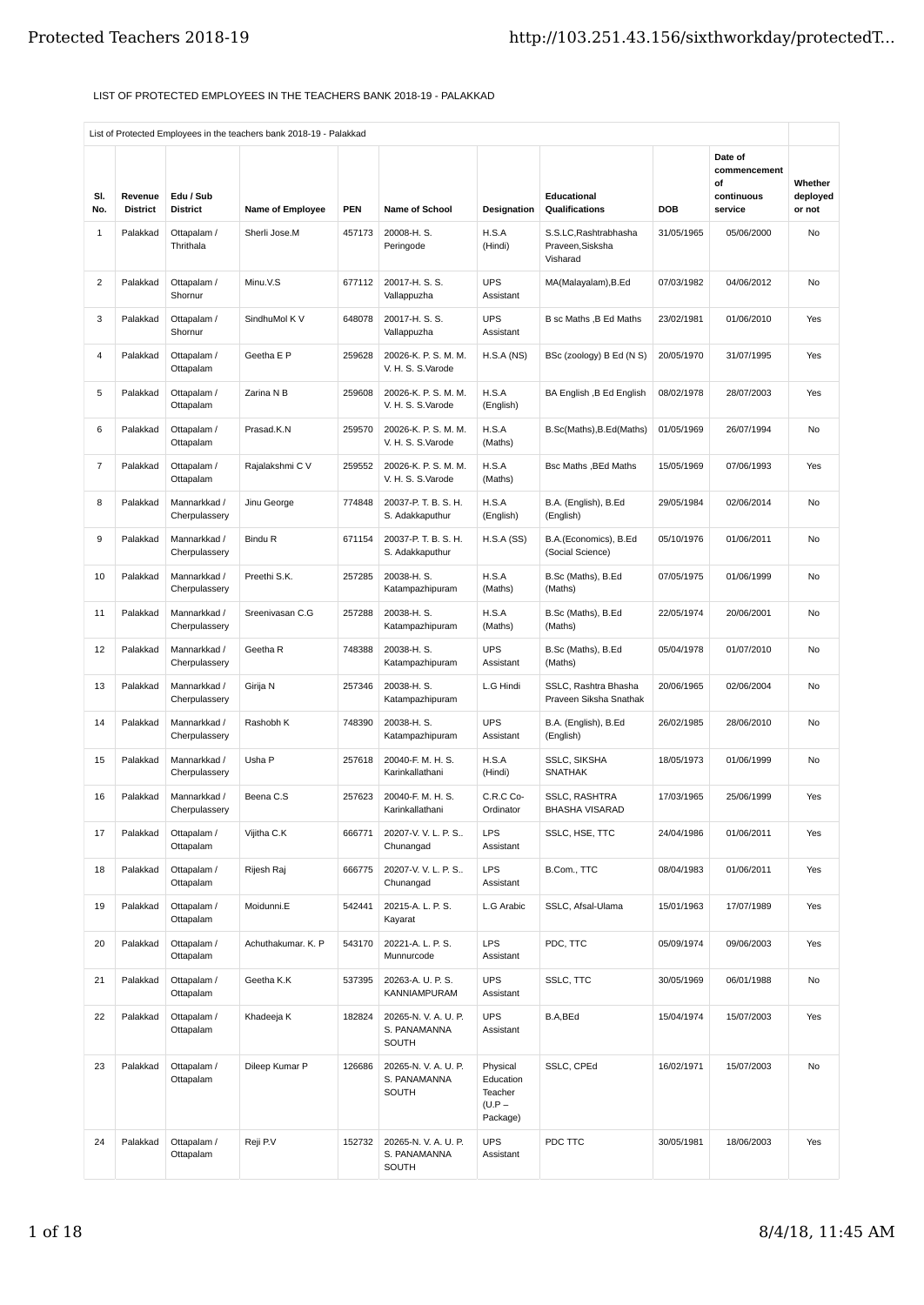| SI.<br>No. | Revenue<br><b>District</b> | Edu / Sub<br><b>District</b>  | <b>Name of Employee</b> | <b>PEN</b> | <b>Name of School</b>                   | Designation             | Educational<br><b>Qualifications</b> | DOB        | Date of<br>commencement<br>οf<br>continuous<br>service | Whether<br>deployed<br>or not |
|------------|----------------------------|-------------------------------|-------------------------|------------|-----------------------------------------|-------------------------|--------------------------------------|------------|--------------------------------------------------------|-------------------------------|
| 25         | Palakkad                   | Mannarkkad /<br>Cherpulassery | Radhamani K             | 558257     | 20311-A. L. P. S.<br>Attasery           | <b>LPS</b><br>Assistant | SSLC, TTC                            | 22/05/1968 | 07/06/1993                                             | Yes                           |
| 26         | Palakkad                   | Mannarkkad /<br>Cherpulassery | Sajitha kumari k        | 672407     | 20355-A. U. P. S.<br>Kalluvazhi         | <b>UPS</b><br>Assistant | Msc, Bed                             | 30/06/1976 | 15/07/2017                                             | No                            |
| 27         | Palakkad                   | Mannarkkad /<br>Cherpulassery | Omana T                 | 0          | 20356-A. U. P. S.<br>Karimpuzha         | C.R.C Co-<br>Ordinator  | BA, B.Ed                             | 10/04/1966 | 01/08/2003                                             | Yes                           |
| 28         | Palakkad                   | Mannarkkad /<br>Cherpulassery | Ramadasan O             | 551460     | 20358-A. U. P. S.<br>Kuttanassery       | <b>UPS</b><br>Assistant | BA, B.Ed                             | 31/05/1974 | 01/06/2005                                             | Yes                           |
| 29         | Palakkad                   | Mannarkkad /<br>Cherpulassery | LATHA C                 | 154067     | 20358-A. U. P. S.<br>Kuttanassery       | C.R.C Co-<br>Ordinator  | Bsc, Bed                             | 25/03/1976 | 05/06/2006                                             | Yes                           |
| 30         | Palakkad                   | Mannarkkad /<br>Cherpulassery | Ramesan P B             | 558539     | 20359-A. U. P. S.<br>Pombra             | <b>UPS</b><br>Assistant | <b>BA Bed</b>                        | 21/02/1973 | 22/10/2007                                             | No                            |
| 31         | Palakkad                   | Ottapalam /<br>Shornur        | Moideenkutty E.P        | 568859     | 20415-M. K. E. M. L.<br>P. S. Kothayur  | L.G Arabic              | BA AFSAL UL ULAMA                    | 15/06/1966 | 15/07/1990                                             | <b>No</b>                     |
| 32         | Palakkad                   | Ottapalam /<br>Shornur        | Subha K.C               | 691229     | 20445-V. C. M. . L. P.<br>S. Vallapuzha | C.R.C Co-<br>Ordinator  | PDC TTC                              | 13/04/1981 | 15/07/2002                                             | Yes                           |
| 33         | Palakkad                   | Ottapalam /<br>Shornur        | Ravichandran.T          | 543325     | 20451-A. U. P. S.<br>.Pullasserykkara   | <b>UPS</b><br>Assistant | B.A, B.Ed                            | 17/03/1973 | 03/07/1998                                             | Yes                           |
| 34         | Palakkad                   | Ottapalam /<br>Shornur        | Asia.A                  | 543346     | 20451-A. U. P. S.<br>.Pullasserykkara   | L.G Arabic              | SSLC, Afzal UI Ulama                 | 10/03/1974 | 23/06/2008                                             | No                            |
| 35         | Palakkad                   | Ottapalam /<br>Shornur        | Salini O.P              | 543331     | 20451-A. U. P. S.<br>Pullasserykkara    | L.G Hindi               | SSLC, BHASHA<br>SAHITHYACHARYA BEd   | 24/05/1972 | 18/06/2003                                             | No                            |
| 36         | Palakkad                   | Ottapalam /<br>Shornur        | Divya K.R               | 543343     | 20451-A. U. P. S.<br>.Pullasserykkara   | <b>UPS</b><br>Assistant | <b>BA BEd</b>                        | 15/05/1982 | 22/06/2007                                             | No                            |
| 37         | Palakkad                   | Ottapalam /<br>Shornur        | Jisha Krishnan          | 543340     | 20451-A. U. P. S.<br>.Pullasserykkara   | <b>UPS</b><br>Assistant | <b>BA BEd</b>                        | 02/12/1978 | 27/07/2005                                             | <b>No</b>                     |
| 38         | Palakkad                   | Ottapalam /<br>Shornur        | Jayasree M              | 543333     | 20451-A. U. P. S.<br>.Pullasserykkara   | <b>UPS</b><br>Assistant | <b>B COM TTC</b>                     | 10/05/1968 | 03/08/2004                                             | No                            |
| 39         | Palakkad                   | Ottapalam /<br>Shornur        | Suma T.B                | 543330     | 20451-A. U. P. S.<br>.Pullasserykkara   | <b>UPS</b><br>Assistant | MA BED                               | 12/05/1967 | 01/06/1999                                             | No                            |
| 40         | Palakkad                   | Ottapalam /<br>Shornur        | Rejinabi.P              | 543320     | 20451-A. U. P. S.<br>.Pullasserykkara   | <b>UPS</b><br>Assistant | BA, B.Ed                             | 28/05/1973 | 03/07/1998                                             | No                            |
| 41         | Palakkad                   | Ottapalam /<br>Shornur        | Jyothi K                | 540299     | 20453-A. U. P. S.<br>Shornur            | <b>UPS</b><br>Assistant | <b>BA BED</b>                        | 15/01/1973 | 01/06/1999                                             | Yes                           |
| 42         | Palakkad                   | Ottapalam /<br>Shornur        | Vasudevan O.P           | 540306     | 20453-A. U. P. S.<br>Shornur            | <b>UPS</b><br>Assistant | <b>BA BEd</b>                        | 07/03/1975 | 01/06/1999                                             | Yes                           |
| 43         | Palakkad                   | Ottapalam /<br>Shornur        | Rejani K.R              | 540325     | 20453-A. U. P. S.<br>Shornur            | <b>LPS</b><br>Assistant | PLUS TWO TTC                         | 25/05/1985 | 25/06/2007                                             | Yes                           |
| 44         | Palakkad                   | Ottapalam /<br>Shornur        | Pradeep N.R             | 540341     | 20453-A. U. P. S.<br>Shornur            | L.G Sanskrit<br>(PT)    | <b>SSLC PRAKASASTRI</b>              | 25/05/1968 | 30/07/1998                                             | No                            |
| 45         | Palakkad                   | Ottapalam /<br>Shornur        | Achuthankutty K         | 545066     | 20454-A. U. P. S.<br>Mulayankavu        | <b>LPS</b><br>Assistant | <b>SSLC TTC</b>                      | 20/04/1970 | 04/07/1988                                             | No                            |
| 46         | Palakkad                   | Ottapalam /<br>Shornur        | Thulasidas N            | 545102     | 20454-A. U. P. S.<br>Mulayankavu        | C.R.C Co-<br>Ordinator  | <b>BSC BED</b>                       | 10/05/1968 | 20/06/1991                                             | Yes                           |
| 47         | Palakkad                   | Ottapalam /<br>Shornur        | Mini A                  | 540453     | 20455-A. U. P. S.<br>Ariyanchira        | <b>UPS</b><br>Assistant | B.Sc, B.Ed                           | 31/05/1973 | 12/07/2002                                             | No                            |
| 48         | Palakkad                   | Ottapalam /<br>Shornur        | Ahmed T.K               | 538045     | 20459-A. U. P. S.<br>Kulappuly          | L.G Urdu                | <b>SSLC ADIB-I-FAZIL</b>             | 14/02/1969 | 06/07/1990                                             | No                            |
| 49         | Palakkad                   | Ottapalam /<br>Thrithala      | Deepthi.M.P             | 551890     | 20523-A. L. P. S.<br>Cheruchalpuram     | <b>LPS</b><br>Assistant | Plus Two, TTC                        | 15/11/1984 | 04/06/2007                                             | Yes                           |
| 50         | Palakkad                   | Ottapalam /<br>Thrithala      | Sandhya.K.P             | 551775     | 20534-A. J. B. S.<br>Padinjarenadu      | <b>LPS</b><br>Assistant | BA, TTC                              | 03/03/1977 | 01/06/2005                                             | Yes                           |
| 51         | Palakkad                   | Ottapalam /<br>Thrithala      | Shaiba.A.V              | 551781     | 20534-A. J. B. S.<br>Padinjarenadu      | <b>LPS</b><br>Assistant | PDC,TTC                              | 01/05/1980 | 01/06/2009                                             | Yes                           |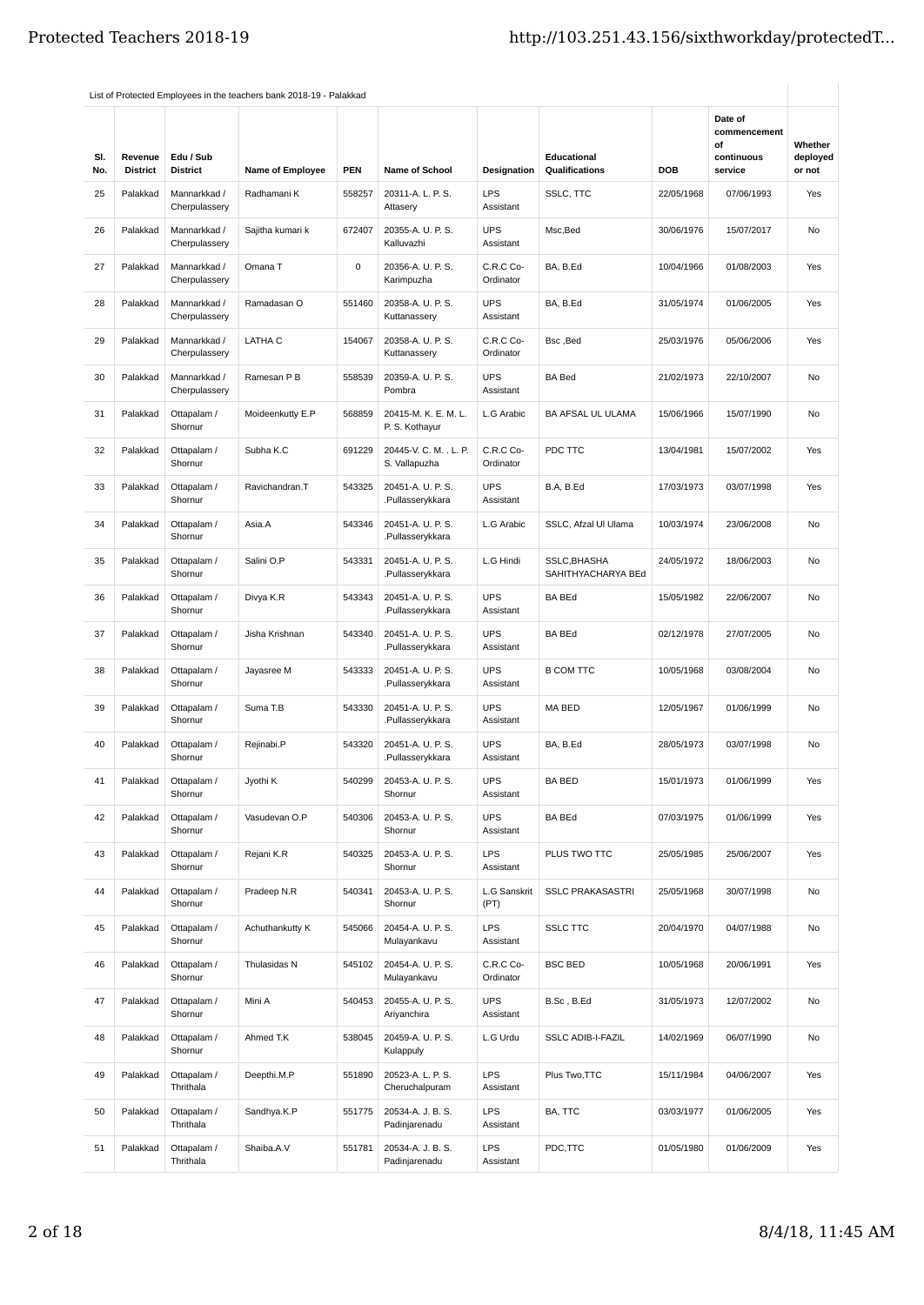| SI.<br>No. | Revenue<br><b>District</b> | Edu / Sub<br><b>District</b> | <b>Name of Employee</b> | <b>PEN</b> | <b>Name of School</b>                | Designation                               | Educational<br><b>Qualifications</b>  | DOB        | Date of<br>commencement<br>οf<br>continuous<br>service | Whether<br>deployed<br>or not |
|------------|----------------------------|------------------------------|-------------------------|------------|--------------------------------------|-------------------------------------------|---------------------------------------|------------|--------------------------------------------------------|-------------------------------|
| 52         | Palakkad                   | Ottapalam /<br>Thrithala     | Reena P.V               | 551771     | 20534-A. J. B. S.<br>Padinjarenadu   | <b>LPS</b><br>Assistant                   | VHSC, TTC                             | 18/08/1980 | 05/06/2003                                             | Yes                           |
| 53         | Palakkad                   | Ottapalam /<br>Thrithala     | Manju.K.R               | 553610     | 20538-A. J. B. S.<br>Ummathur        | <b>LPS</b><br>Assistant                   | SSLC, TTC                             | 28/01/1975 | 15/07/2005                                             | Yes                           |
| 54         | Palakkad                   | Ottapalam /<br>Thrithala     | Priya.U.P               | 553605     | 20538-A. J. B. S.<br>Ummathur        | LPS<br>Assistant                          | PDC, TTC                              | 02/05/1980 | 02/06/2004                                             | No                            |
| 55         | Palakkad                   | Ottapalam /<br>Thrithala     | Yesoda T.P              | 553602     | 20538-A. J. B. S.<br>Ummathur        | <b>LPS</b><br>Assistant                   | PDC, TTC                              | 28/04/1973 | 19/01/1994                                             | No                            |
| 56         | Palakkad                   | Ottapalam /<br>Thrithala     | Usha Baby.E.S           | 554782     | 20550-A. U. P. S.<br>Ezhumangad      | C.R.C Co-<br>Ordinator                    | BA, BEd                               | 31/05/1975 | 05/06/2006                                             | Yes                           |
| 57         | Palakkad                   | Ottapalam /<br>Thrithala     | Lesli Francis           | 454759     | 20550-A. U. P. S.<br>Ezhumangad      | C.R.C Co-<br>Ordinator                    | BA, BEd                               | 05/03/1982 | 26/07/2006                                             | Yes                           |
| 58         | Palakkad                   | Ottapalam /<br>Thrithala     | Rajani K                | 554780     | 20550-A. U. P. S.<br>Ezhumangad      | C.R.C Co-<br>Ordinator                    | PDC, TTC                              | 06/05/1978 | 01/06/2005                                             | Yes                           |
| 59         | Palakkad                   | Ottapalam /<br>Thrithala     | Thaj K.V                | 554748     | 20550-A. U. P. S.<br>Ezhumangad      | Physical<br>Education<br>Teacher<br>(U.P) | SSLC, PET                             | 30/05/1968 | 01/08/1991                                             | <b>No</b>                     |
| 60         | Palakkad                   | Ottapalam /<br>Thrithala     | Sreelatha.U.M           | 690550     | 20552-A. U. P. S.<br>Nangattur       | C.R.C Co-<br>Ordinator                    | SSLC, Siksha Snathak                  | 14/11/1975 | 01/06/2005                                             | Yes                           |
| 61         | Palakkad                   | Ottapalam /<br>Thrithala     | Pathima M.K             | 569750     | 20554-M. C. M. U. P.<br>S. Thrithala | L.G Arabic                                | SSLC, Afsal-Ul-<br>Ulama(preliminary) | 23/12/1963 | 31/07/1990                                             | No                            |
| 62         | Palakkad                   | Ottapalam /<br>Thrithala     | Suma.C.V                | 708602     | 20556-A. U. P. S.<br>Malamakkavu     | L.G Hindi                                 | SSLC, Hindi<br>Sahithyacharya         | 06/04/1973 | 25/07/2012                                             | No                            |
| 63         | Palakkad                   | Ottapalam /<br>Pattambi      | Naseema T.K             | 563435     | 20623-K. M. L. P. S.<br>Karinganad   | <b>LPS</b><br>Assistant                   | SSLC, TTC                             | 28/02/1976 | 01/08/1996                                             | Yes                           |
| 64         | Palakkad                   | Ottapalam /<br>Pattambi      | Shameema K.T            | 0          | 20623-K. M. L. P. S.<br>Karinganad   | C.R.C Co-<br>Ordinator                    | PDC, TTC                              | 29/05/1975 | 02/06/2003                                             | Yes                           |
| 65         | Palakkad                   | Ottapalam /<br>Pattambi      | Shyja P.N               | 613471     | 20629-A. M. L. P. S.<br>Maruthur     | <b>LPS</b><br>Assistant                   | PDC, TTC                              | 29/12/1974 | 01/07/2003                                             | Yes                           |
| 66         | Palakkad                   | Ottapalam /<br>Pattambi      | Sreeja A.K              | 613466     | 20629-A. M. L. P. S.<br>Maruthur     | <b>LPS</b><br>Assistant                   | BA, TTC                               | 30/05/1980 | 01/07/2005                                             | Yes                           |
| 67         | Palakkad                   | Ottapalam /<br>Pattambi      | Siddique P              | 0          | 20629-A. M. L. P. S.<br>Maruthur     | C.R.C Co-<br>Ordinator                    | <b>BA Arabic</b>                      | 06/05/1985 | 02/06/2008                                             | Yes                           |
| 68         | Palakkad                   | Ottapalam /<br>Pattambi      | Sayyid<br>Sihabuddeen.V | 650517     | 20643-A. M. L. P. S.<br>Pattambi     | L.G Arabic                                | Afzal UI Ulama<br>Priliminary         | 09/05/1983 | 01/06/2005                                             | No                            |
| 69         | Palakkad                   | Ottapalam /<br>Pattambi      | Ajitha K                | 557723     | 20657-A. U. P. S.<br>Amayur South    | <b>UPS</b><br>Assistant                   | BA, B-Ed                              | 18/05/1979 | 27/07/2006                                             | Yes                           |
| 70         | Palakkad                   | Ottapalam /<br>Pattambi      | Sheeja V                | 0          | 20657-A. U. P. S.<br>Amayur South    | L.G Hindi                                 | SSLC, Hindi<br>Sahithyacharya         | 15/05/1977 | 10/06/2004                                             | Yes                           |
| 71         | Palakkad                   | Ottapalam /<br>Pattambi      | Sadanandan.P            | 55797      | 20657-A. U. P. S.<br>Amayur South    | Physical<br>Education<br>Teacher<br>(U.P) | SSLC, CPEd                            | 06/04/1964 | 03/06/1996                                             | No                            |
| 72         | Palakkad                   | Palakkad /<br>Alathur        | Leena V.A               | 676947     | 21002-M. M. H. S.<br>Panthalapadam   | H.S.A<br>(Hindi)                          | R B Praveen, Shiksha<br>Visharad      | 01/03/1981 | 01/06/2011                                             | No                            |
| 73         | Palakkad                   | Palakkad /<br>Alathur        | Vijesh C K              | 493853     | 21003-C. A. H. S.<br>Ayakkad         | <b>UPS</b><br>Assistant                   | B.Sc, B.Ed                            | 25/05/1982 | 05/06/2006                                             | No                            |
| 74         | Palakkad                   | Palakkad /<br>Alathur        | Sheeja S                | 222281     | 21003-C. A. H. S.<br>Ayakkad         | H.S.A(NS)                                 | B.Sc, B.Ed                            | 10/02/1972 | 01/06/1999                                             | No                            |
| 75         | Palakkad                   | Palakkad /<br>Alathur        | Jayanthi K N            | 222293     | 21003-C. A. H. S.<br>Ayakkad         | <b>UPS</b><br>Assistant                   | B.A, B.Ed                             | 30/05/1967 | 06/06/2005                                             | No                            |
| 76         | Palakkad                   | Palakkad /<br>Alathur        | Jose P Augustine        | 222312     | 21003-C. A. H. S.<br>Ayakkad         | H.S.A<br>(Maths)                          | B.Sc, B.Ed                            | 12/03/1965 | 05/06/2000                                             | No                            |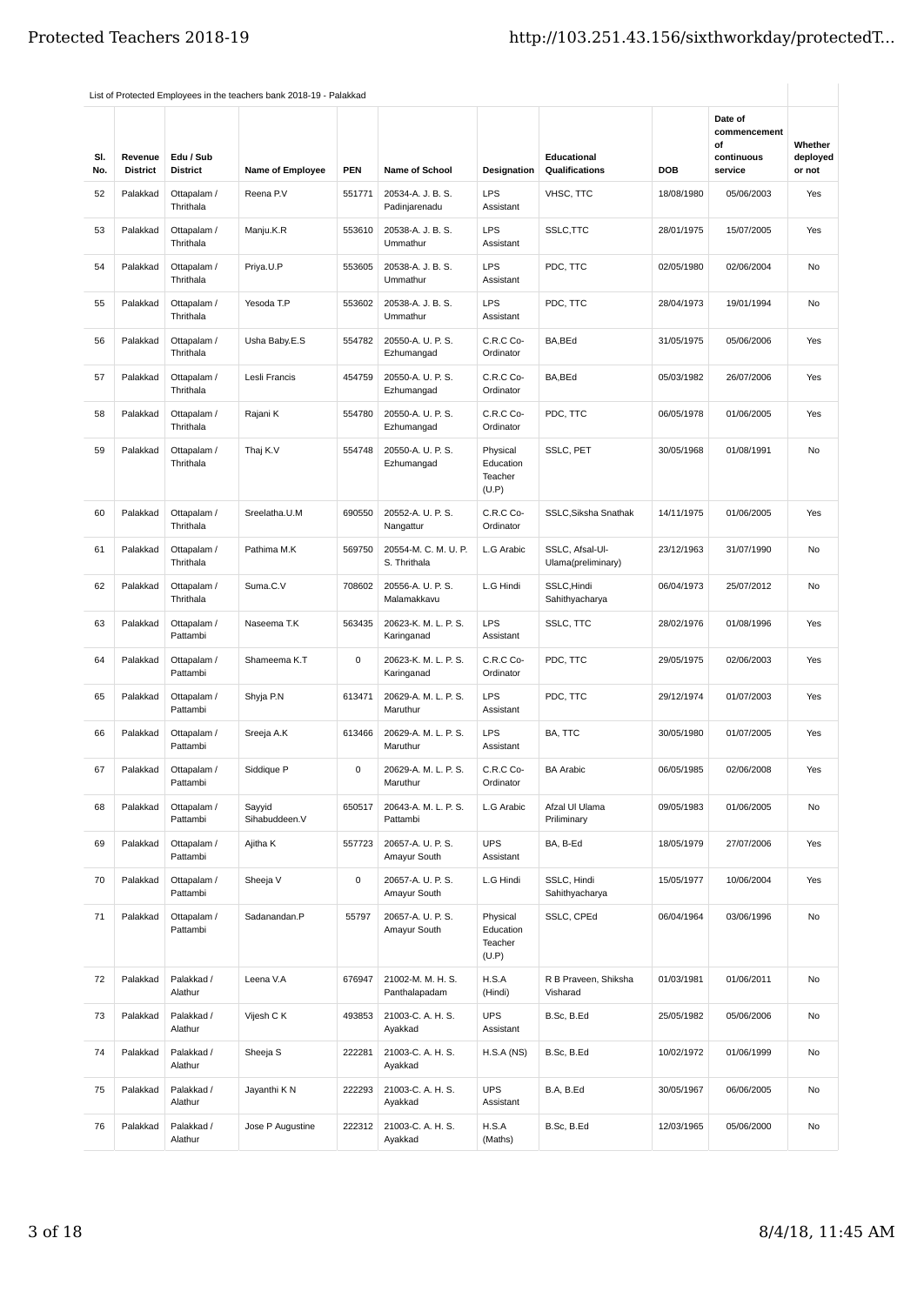| SI.<br>No. | Revenue<br><b>District</b> | Edu / Sub<br><b>District</b> | <b>Name of Employee</b> | <b>PEN</b> | <b>Name of School</b>                  | Designation                 | Educational<br>Qualifications            | DOB        | Date of<br>commencement<br>οf<br>continuous<br>service | Whether<br>deployed<br>or not |
|------------|----------------------------|------------------------------|-------------------------|------------|----------------------------------------|-----------------------------|------------------------------------------|------------|--------------------------------------------------------|-------------------------------|
| 77         | Palakkad                   | Palakkad /<br>Alathur        | Jessy sebastian         | 222552     | 21003-C. A. H. S.<br>Ayakkad           | H.S.A(NS)                   | B.Sc(Botany), B.Ed (NS)                  | 10/10/1970 | 05/06/2006                                             | No                            |
| 78         | Palakkad                   | Palakkad /<br>Alathur        | Santhakumari K          | 222299     | 21003-C. A. H. S.<br>Ayakkad           | H.S.A<br>(Maths)            | B.Sc(Maths), B.Ed<br>(Mathts)            | 01/06/1973 | 03/06/1996                                             | No                            |
| 79         | Palakkad                   | Palakkad /<br>Alathur        | Jayavalli K             | 222262     | 21003-C. A. H. S.<br>Ayakkad           | H.S.A(SS)                   | M.A, B.Ed (SS)                           | 30/05/1972 | 25/06/1992                                             | No                            |
| 80         | Palakkad                   | Palakkad /<br>Alathur        | Sumalatha K             | 222296     | 21003-C. A. H. S.<br>Ayakkad           | H.S.A<br>(English)          | BA(English), B.Ed<br>(History & English) | 04/05/1967 | 01/06/1998                                             | <b>No</b>                     |
| 81         | Palakkad                   | Palakkad /<br>Alathur        | Sobha K                 | 670854     | 21003-C. A. H. S.<br>Ayakkad           | H.S.A<br>(Hindi)            | R B Praveen, LTT                         | 26/12/1980 | 01/06/2005                                             | No                            |
| 82         | Palakkad                   | Palakkad /<br>Alathur        | Asha P S                | 669050     | 21003-C. A. H. S.<br>Ayakkad           | H.S.A<br>(English)          | BA(English) B.Ed<br>(English)            | 20/11/1978 | 05/06/2006                                             | No                            |
| 83         | Palakkad                   | Palakkad /<br>Alathur        | Abdul Rafeeq            | 669365     | 21003-C. A. H. S.<br>Ayakkad           | H.S.A<br>(Malayalam)        | BA (Mal), B.Ed (Mal)                     | 20/01/1975 | 01/06/2007                                             | No                            |
| 84         | Palakkad                   | Palakkad /<br>Alathur        | Praveena M              | 691625     | 21003-C. A. H. S.<br>Ayakkad           | C.R.C Co-<br>Ordinator      | B.Sc(Maths), B.Ed<br>(Mathts)            | 25/09/1972 | 04/06/2007                                             | Yes                           |
| 85         | Palakkad                   | Palakkad /<br>Alathur        | Santhakumari I          | 691630     | 21003-C. A. H. S.<br>Ayakkad           | C.R.C Co-<br>Ordinator      | B.Sc(Maths), B.Ed<br>(Mathts)            | 31/05/1978 | 04/06/2007                                             | Yes                           |
| 86         | Palakkad                   | Palakkad /<br>Alathur        | Nisha Kizhakkedath      | 669062     | 21003-C. A. H. S.<br>Ayakkad           | H.S.A(P.S)                  | B.Sc, B.Ed                               | 30/01/1980 | 01/06/2007                                             | No                            |
| 87         | Palakkad                   | Palakkad /<br>Alathur        | Rajesh M                | 222286     | 21003-C. A. H. S.<br>Ayakkad           | L.G Hindi                   | R B Visharad                             | 03/03/1980 | 04/06/2007                                             | No                            |
| 88         | Palakkad                   | Palakkad /<br>Alathur        | Jaya K.R                | 669374     | 21003-C. A. H. S.<br>Ayakkad           | <b>UPS</b><br>Assistant     | MA, B.Ed                                 | 25/05/1978 | 06/06/2006                                             | No                            |
| 89         | Palakkad                   | Palakkad /<br>Alathur        | Rema M.M                | 669369     | 21003-C. A. H. S.<br>Ayakkad           | <b>UPS</b><br>Assistant     | BA, B.ED                                 | 15/05/1972 | 06/06/2006                                             | <b>No</b>                     |
| 90         | Palakkad                   | Palakkad /<br>Alathur        | Shasa Kuriyakose        | 691729     | 21003-C. A. H. S.<br>Ayakkad           | <b>UPS</b><br>Assistant     | B.Com, B.Ed                              | 22/10/1974 | 04/06/2007                                             | No                            |
| 91         | Palakkad                   | Palakkad /<br>Alathur        | Jini M P                | 222306     | 21003-C. A. H. S.<br>Ayakkad           | H.S.A<br>(Hindi)            | Hindi Praveen, M.A. B.Ed<br>(SS)         | 31/05/1974 | 02/06/2004                                             | No                            |
| 92         | Palakkad                   | Palakkad /<br>Alathur        | Asha P.R                | 221021     | 21005-S. J. H. S.<br>Puthukkode        | H.S.A<br>(Maths)            | B.Sc, B.Ed                               | 18/04/1973 | 05/07/1995                                             | No                            |
| 93         | Palakkad                   | Palakkad /<br>Alathur        | Viju K                  | 220983     | 21005-S. J. H. S.<br>Puthukkode        | H.S.A<br>(Maths)            | B.Sc, B.Ed                               | 05/04/1976 | 05/06/2000                                             | Yes                           |
| 94         | Palakkad                   | Palakkad /<br>Alathur        | Kanakavally             | 221007     | 21005-S. J. H. S.<br>Puthukkode        | H.S.A<br>(Maths)            | B.Sc, B.Ed                               | 04/07/1971 | 06/06/2001                                             | No                            |
| 95         | Palakkad                   | Palakkad /<br>Alathur        | Prasanthi.K             | 347784     | 21005-S. J. H. S.<br>Puthukkode        | H.S.A<br>(Hindi)            | SSLC, Shiksha Visharad                   | 30/05/1972 | 01/06/1999                                             | No                            |
| 96         | Palakkad                   | Palakkad /<br>Alathur        | Satheesh.A              | 221004     | 21005-S. J. H. S.<br>Puthukkode        | H.S.A<br>(Hindi)            | SSLC, Hindi Acharya                      | 16/04/1974 | 06/06/2001                                             | No                            |
| 97         | Palakkad                   | Palakkad /<br>Alathur        | Ceena John.T            | 220984     | 21005-S. J. H. S.<br>Puthukkode        | Clerk                       | <b>SSLC</b>                              | 30/03/1974 | 01/01/2003                                             | No                            |
| 98         | Palakkad                   | Palakkad /<br>Alathur        | Kailasanath M.P         | 695145     | 21005-S. J. H. S.<br>Puthukkode        | <b>UPS</b><br>Assistant     | B.Sc, B.Ed                               | 03/05/1977 | 20/08/2011                                             | No                            |
| 99         | Palakkad                   | Palakkad /<br>Alathur        | Ratheesh.B              | 743406     | 21007-S. M. M. H. S.<br>Pazhambalacode | FT Menial                   | <b>SSLC</b>                              | 24/02/1988 | 02/12/2013                                             | No                            |
| 100        | Palakkad                   | Palakkad /<br>Alathur        | Leena Joseph E          | 222961     | 21007-S. M. M. H. S.<br>Pazhambalacode | Clerk                       | <b>SSLC</b>                              | 20/05/1968 | 01/09/1988                                             | No                            |
| 101        | Palakkad                   | Palakkad /<br>Alathur        | Jayakumar S             | 222919     | 21007-S. M. M. H. S.<br>Pazhambalacode | Drawing<br>Teacher<br>(H.S) | <b>KGTE Drawing</b>                      | 28/04/1966 | 08/07/1993                                             | No                            |
| 102        | Palakkad                   | Palakkad /<br>Alathur        | Abhilash Joy            | 220647     | 21008-K. C. P. H. S.<br>S. Kavassery   | H.S.A<br>(English)          | MA, B.Ed                                 | 04/03/1978 | 20/09/2006                                             | No                            |
| 103        | Palakkad                   | Palakkad /<br>Alathur        | Archana P K             | 640585     | 21008-K. C. P. H. S.<br>S. Kavassery   | H.S.A<br>(English)          | BA, B.Ed (English)                       | 09/02/1985 | 05/11/2008                                             | No                            |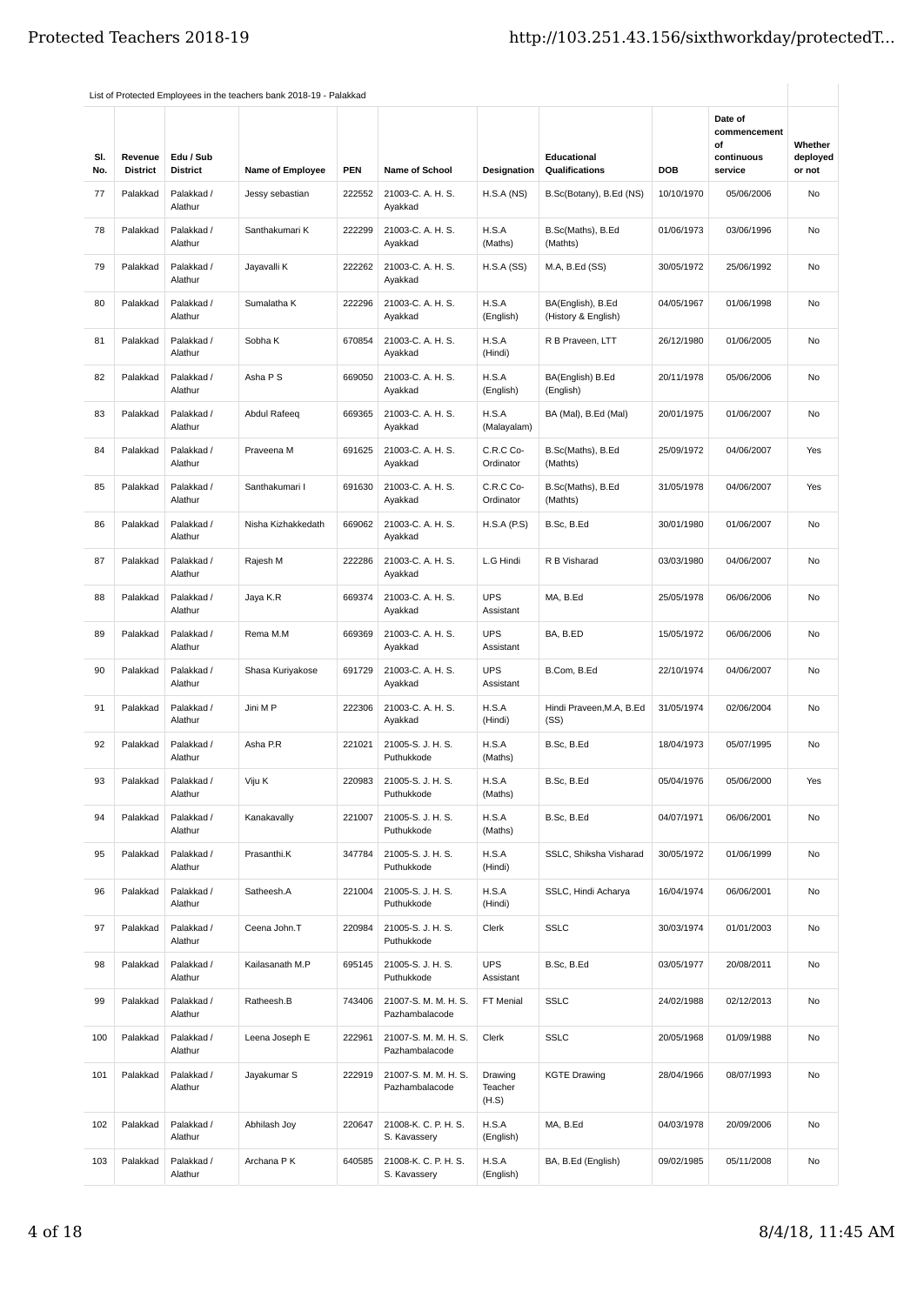| SI.<br>No. | Revenue<br><b>District</b> | Edu / Sub<br><b>District</b> | <b>Name of Employee</b> | <b>PEN</b> | <b>Name of School</b>                | Designation                              | Educational<br>Qualifications            | <b>DOB</b> | Date of<br>commencement<br>οf<br>continuous<br>service | Whether<br>deployed<br>or not |
|------------|----------------------------|------------------------------|-------------------------|------------|--------------------------------------|------------------------------------------|------------------------------------------|------------|--------------------------------------------------------|-------------------------------|
| 104        | Palakkad                   | Palakkad /<br>Alathur        | Dhanya N Joy            | 220479     | 21008-K. C. P. H. S.<br>S. Kavassery | H.S.A<br>(Malayalam)                     | BA, B.ED                                 | 18/05/1979 | 15/09/2003                                             | No                            |
| 105        | Palakkad                   | Palakkad /<br>Alathur        | Sujitha K               | 220399     | 21008-K. C. P. H. S.<br>S. Kavassery | H.S.A<br>(Hindi)                         | BA, Shiksha Visharad                     | 20/04/1979 | 02/06/2003                                             | No                            |
| 106        | Palakkad                   | Palakkad /<br>Alathur        | Shylaja K               | 220683     | 21008-K. C. P. H. S.<br>S. Kavassery | H.S.A(P.S)                               | B.Sc, B.Ed                               | 05/11/1977 | 10/08/2001                                             | Yes                           |
| 107        | Palakkad                   | Palakkad /<br>Alathur        | Rajitha B               | 220428     | 21008-K. C. P. H. S.<br>S. Kavassery | H.S.A(NS)                                | B.Sc, B.Ed                               | 20/10/1970 | 18/06/2001                                             | <b>No</b>                     |
| 108        | Palakkad                   | Palakkad /<br>Alathur        | Ambika P K              | 656218     | 21008-K. C. P. H. S.<br>S. Kavassery | <b>UPS</b><br>Assistant                  | B.Sc, B.Ed                               | 10/05/1977 | 02/06/2008                                             | No                            |
| 109        | Palakkad                   | Palakkad /<br>Alathur        | Divya Chandran          | 656227     | 21008-K. C. P. H. S.<br>S. Kavassery | <b>UPS</b><br>Assistant                  | M.Com, B.Ed                              | 03/03/1980 | 02/06/2008                                             | No                            |
| 110        | Palakkad                   | Palakkad /<br>Alathur        | Sajeeshmon T            | 774424     | 21008-K. C. P. H. S.<br>S. Kavassery | <b>UPS</b><br>Assistant                  | B.Sc, B.Ed                               | 25/05/1984 | 01/06/2011                                             | Yes                           |
| 111        | Palakkad                   | Palakkad /<br>Alathur        | Suja T.S                | 220610     | 21008-K. C. P. H. S.<br>S. Kavassery | H.S.A(P.S)                               | B.Sc, B.Ed                               | 23/11/1975 | 06/12/1999                                             | <b>No</b>                     |
| 112        | Palakkad                   | Palakkad /<br>Alathur        | Anusree K.R             | 560184     | 21008-K. C. P. H. S.<br>S. Kavassery | H.S.A<br>(English)                       | M.A, B.Ed                                | 30/05/1986 | 31/12/2007                                             | No                            |
| 113        | Palakkad                   | Palakkad /<br>Alathur        | Deepa Annie Mathew      | 560189     | 21008-K. C. P. H. S.<br>S. Kavassery | H.S.A<br>(Malayalam)                     | MA, B.Ed                                 | 24/05/1977 | 05/06/2000                                             | No                            |
| 114        | Palakkad                   | Palakkad /<br>Alathur        | Sabaridas B             | 666798     | 21008-K. C. P. H. S.<br>S. Kavassery | FT Menial                                | <b>SSLC</b>                              | 25/05/1978 | 01/06/2012                                             | No                            |
| 115        | Palakkad                   | Palakkad /<br>Alathur        | Akhila Nair K           | 220509     | 21008-K. C. P. H. S.<br>S. Kavassery | Music<br>Teacher<br>(H.S)                | Ganabhooshan                             | 28/04/1972 | 07/06/1993                                             | No                            |
| 116        | Palakkad                   | Palakkad /<br>Alathur        | Preetha P               | 221419     | 21009-A. S. M. H. S.<br>Alathur      | H.S.A(P.S)                               | B.Sc, B.Ed                               | 31/12/1980 | 04/06/2012                                             | No                            |
| 117        | Palakkad                   | Palakkad /<br>Alathur        | ABOOFAIZAL              | 221443     | 21009-A. S. M. H. S.<br>Alathur      | H.S.A(SS)                                | BA ARABIC, BED<br><b>ISLAMIC HISTORY</b> | 18/03/1976 | 01/09/2003                                             | No                            |
| 118        | Palakkad                   | Palakkad /<br>Coyalamannam   | Vijayan E.K             | 252696     | 21013-C. A. H. S.<br>Coyalmannam     | Clerk                                    | Pre Degree                               | 20/05/1968 | 01/02/1994                                             | <b>No</b>                     |
| 119        | Palakkad                   | Palakkad /<br>Coyalamannam   | Baiju Tom               | 218685     | 21013-C. A. H. S.<br>Coyalmannam     | FT Menial                                | Pre Degree                               | 06/12/1971 | 01/06/2005                                             | No                            |
| 120        | Palakkad                   | Palakkad /<br>Coyalamannam   | Jasmin.Y                | 252818     | 21013-C. A. H. S.<br>Coyalmannam     | C.R.C Co-<br>Ordinator                   | SSLC, Adibi-I-Fazal                      | 04/05/1981 | 03/10/2005                                             | Yes                           |
| 121        | Palakkad                   | Palakkad /<br>Coyalamannam   | Beena Nair K.T          | 276154     | 21014-H. S. Kuthanur                 | H.S.A(NS)                                | B.Sc, B.Ed                               | 12/05/1971 | 06/06/1994                                             | No                            |
| 122        | Palakkad                   | Palakkad /<br>Coyalamannam   | Usha Nandini            | 648958     | 21014-H. S. Kuthanur                 | H.S.A<br>(Hindi)                         | R B Praveen                              | 28/08/1966 | 15/07/1996                                             | No                            |
| 123        | Palakkad                   | Palakkad /<br>Coyalamannam   | Mini Padikkaparambil    | 329739     | 21014-H. S. Kuthanur                 | H.S.A<br>(Malayalam)                     | BA, B.Ed                                 | 04/01/1973 | 14/12/2012                                             | No                            |
| 124        | Palakkad                   | Palakkad /<br>Coyalamannam   | Rekha Ramakrishnan      | 568316     | 21014-H. S. Kuthanur                 | L.G Hindi                                | SSLC, Praveen,<br>Bhooshan, Acharya      | 16/01/1974 | 02/07/2007                                             | No                            |
| 125        | Palakkad                   | Palakkad /<br>Coyalamannam   | Sheeba <sub>R</sub>     | 850535     | 21014-H. S. Kuthanur                 | <b>UPS</b><br>Assistant                  | B.A, B.Ed                                | 26/05/1979 | 04/06/2013                                             | No                            |
| 126        | Palakkad                   | Palakkad /<br>Coyalamannam   | Latha M.S               | 0          | 21014-H. S. Kuthanur                 | Music<br>Teacher<br>$(H.S -$<br>Package) | SSLC, Gana Booshan                       | 30/05/1966 | 20/04/2013                                             | No                            |
| 127        | Palakkad                   | Palakkad /<br>Alathur        | Kanakalatha R           | 166646     | 21023-C.V.M.H.S.<br>Vanadazhi        | C.R.C Co-<br>Ordinator                   | BA, B.Ed                                 | 15/11/1966 | 12/06/1997                                             | Yes                           |
| 128        | Palakkad                   | Palakkad /<br>Alathur        | Smitha K.J              | 342798     | 21023-C.V.M.H.S.<br>Vanadazhi        | <b>UPS</b><br>Assistant                  | BA, B.Ed                                 | 01/01/1972 | 01/09/1994                                             | No                            |
| 129        | Palakkad                   | Palakkad /<br>Alathur        | Sreeja C.K              | 166690     | 21023-C.V.M.H.S.<br>Vanadazhi        | C.R.C Co-<br>Ordinator                   | BA, B.Ed, MA                             | 14/02/1972 | 11/06/1997                                             | Yes                           |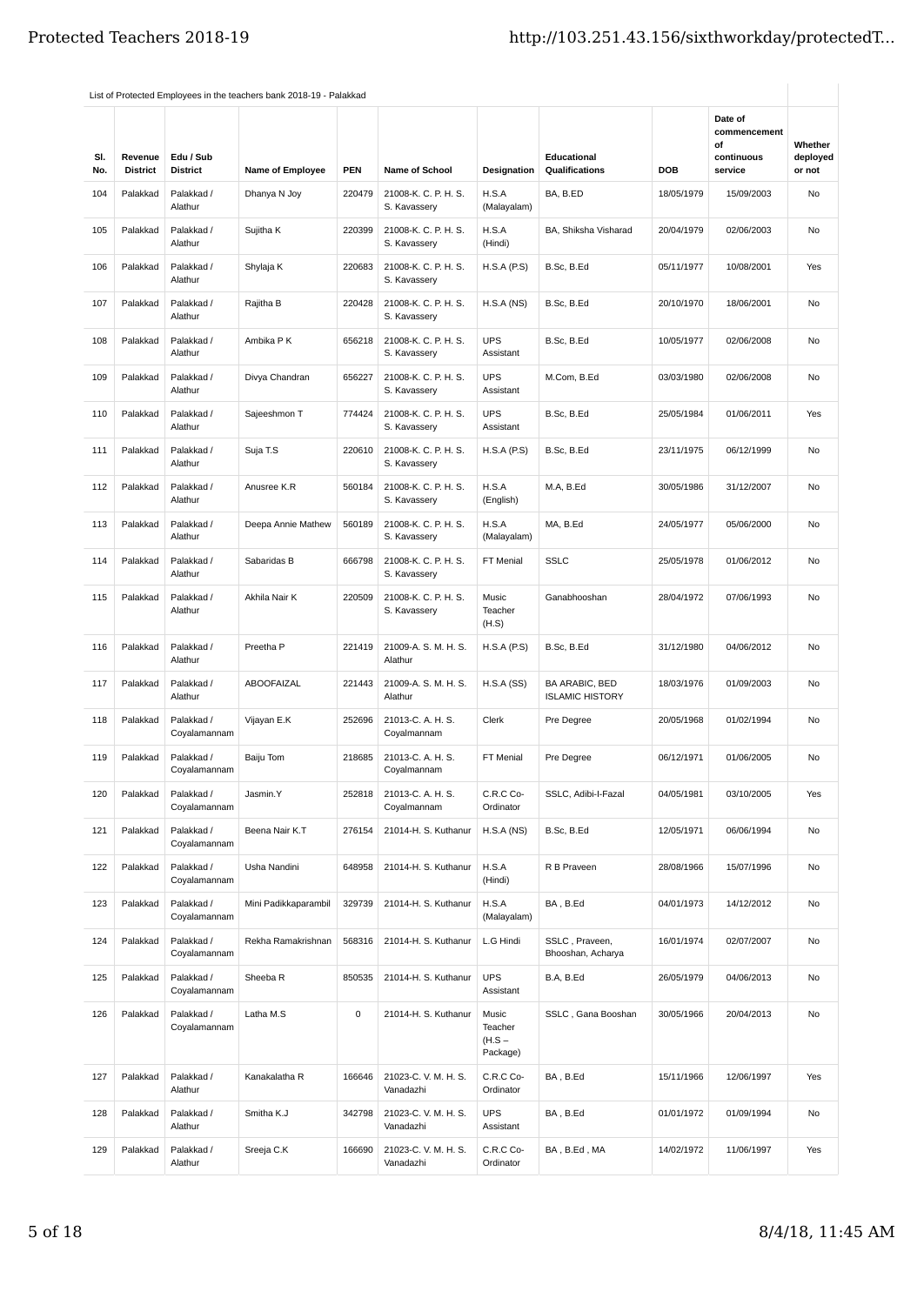|            |                            |                              | List of Protected Employees in the teachers bank 2018-19 - Palakkad |            |                                          |                                                          |                               |            | Date of                                     |                               |
|------------|----------------------------|------------------------------|---------------------------------------------------------------------|------------|------------------------------------------|----------------------------------------------------------|-------------------------------|------------|---------------------------------------------|-------------------------------|
| SI.<br>No. | Revenue<br><b>District</b> | Edu / Sub<br><b>District</b> | <b>Name of Employee</b>                                             | <b>PEN</b> | <b>Name of School</b>                    | Designation                                              | Educational<br>Qualifications | <b>DOB</b> | commencement<br>οf<br>continuous<br>service | Whether<br>deployed<br>or not |
| 130        | Palakkad                   | Palakkad /<br>Alathur        | Latha K                                                             | 166570     | 21023-C.V.M.H.S.<br>Vanadazhi            | C.R.C Co-<br>Ordinator                                   | LTT Hindi                     | 18/03/1970 | 06/06/2001                                  | Yes                           |
| 131        | Palakkad                   | Palakkad /<br>Alathur        | Girija K                                                            | 347787     | 21023-C.V.M.H.S.<br>Vanadazhi            | <b>UPS</b><br>Assistant                                  | TTC, BA, B.ED                 | 03/10/1973 | 02/06/1997                                  | No                            |
| 132        | Palakkad                   | Palakkad /<br>Alathur        | Shaju Markose                                                       | 222478     | 21023-C.V.M.H.S.<br>Vanadazhi            | <b>UPS</b><br>Assistant                                  | BA, B.ED                      | 30/05/1970 | 30/07/1993                                  | No                            |
| 133        | Palakkad                   | Palakkad /<br>Alathur        | Chithra Devi C S                                                    | 222450     | 21023-C.V.M.H.S.<br>Vanadazhi            | <b>UPS</b><br>Assistant                                  | BA, B.ED                      | 19/04/1969 | 03/06/1996                                  | No                            |
| 134        | Palakkad                   | Palakkad /<br>Alathur        | Anitha A.R                                                          | 222556     | 21023-C.V.M.H.S.<br>Vanadazhi            | <b>UPS</b><br>Assistant                                  | B.Sc, B.ed                    | 28/05/1968 | 02/06/1997                                  | No                            |
| 135        | Palakkad                   | Palakkad /<br>Alathur        | Ammalu                                                              | 681643     | 21024-L M H S<br>MANGALAM DAM            | FT Menial                                                | Illiterate                    | 30/11/1973 | 07/01/2003                                  | No                            |
| 136        | Palakkad                   | Palakkad /<br>Kollamghode    | Subha R                                                             | 684795     | 21025-S. M. H. S.<br>Ayalur              | H.S.A<br>(English)                                       | B.A, B.Ed                     | 02/03/1982 | 01/06/2011                                  | No                            |
| 137        | Palakkad                   | Palakkad /<br>Kollamghode    | Miniraj V                                                           | 241494     | 21025-S. M. H. S.<br>Ayalur              | L.G Hindi                                                | Hindi Bhooshan                | 10/04/1966 | 09/06/1987                                  | No                            |
| 138        | Palakkad                   | Palakkad /<br>Kollamghode    | Hayaruneesa                                                         | 241465     | 21025-S. M. H. S.<br>Ayalur              | H.S.A<br>(Arabic)                                        | AFSAL-UL-ULMA                 | 05/05/1967 | 27/07/1989                                  | No                            |
| 139        | Palakkad                   | Palakkad /<br>Kollamghode    | Dinesh V                                                            | 242329     | 21028-P. H. S.<br>Padagiri               | H.S.A(NS)                                                | B.Sc, B.Ed                    | 01/05/1971 | 10/09/1997                                  | No                            |
| 140        | Palakkad                   | Palakkad /<br>Kollamghode    | Kanakadasan K                                                       | 242397     | 21028-P. H. S.<br>Padagiri               | L.G Hindi                                                | SSLC, Visharad,<br>Praveen    | 21/05/1969 | 24/07/1995                                  | No                            |
| 141        | Palakkad                   | Palakkad /<br>Kollamghode    | Rajarajeswari A                                                     | 242456     | 21028-P. H. S.<br>Padagiri               | <b>UPS</b><br>Assistant                                  | B.Sc, B.Ed                    | 30/05/1968 | 06/06/2006                                  | No                            |
| 142        | Palakkad                   | Palakkad /<br>Kollamghode    | Pious Joseph A                                                      | 242318     | 21028-P. H. S.<br>Padagiri               | H.S.A<br>(English)                                       | BA, B.ED                      | 30/05/1966 | 07/06/1993                                  | No                            |
| 143        | Palakkad                   | Palakkad /<br>Kollamghode    | Sugathan Pillai                                                     | 242333     | 21028-P. H. S.<br>Padagiri               | H.S.A<br>(Malayalam)                                     | MA, B.Ed                      | 10/05/1967 | 25/03/1996                                  | No                            |
| 144        | Palakkad                   | Palakkad /<br>Kollamghode    | Surendran K                                                         | 242373     | 21028-P. H. S.<br>Padagiri               | Physical<br>Education<br>Teacher<br>(H.S)                | SSLC, PET Training            | 01/06/1964 | 04/06/1990                                  | No                            |
| 145        | Palakkad                   | Palakkad /<br>Kollamghode    | Sathyan T                                                           | 242369     | 21028-P. H. S.<br>Padagiri               | Music<br>Teacher<br>(H.S)                                | Ganabhooshan                  | 15/05/1968 | 17/07/1995                                  | No                            |
| 146        | Palakkad                   | Palakkad /<br>Kollamghode    | <b>RAMADAS</b>                                                      | 774131     | 21029-R. P. M. H. S.<br>Panangatiri      | FT Menial                                                | <b>SSLC</b>                   | 30/05/1986 | 02/06/2014                                  | No                            |
| 147        | Palakkad                   | Palakkad /<br>Kollamghode    | Nanabai P.B                                                         | 243417     | 21031-V. M. H. S.<br>Vadavannur          | Sewing<br>Teacher<br>(H.S)                               | M.A. Craft                    | 31/05/1965 | 26/09/1986                                  | No                            |
| 148        | Palakkad                   | Palakkad /<br>Kollamghode    | Nisha K                                                             | 817002     | 21031-V. M. H. S.<br>Vadavannur          | H.S.A(NS)                                                | M.Sc, B.Ed                    | 15/01/1987 | 29/10/2014                                  | No                            |
| 149        | Palakkad                   | Palakkad /<br>Kollamghode    | Abhilash P                                                          | 243418     | 21031-V. M. H. S.<br>Vadavannur          | H.S.A(SS)                                                | B.A, B.Ed                     | 19/04/1977 | 15/07/2000                                  | No                            |
| 150        | Palakkad                   | Palakkad /<br>Chittur        | Ajay V.B                                                            | 696762     | 21034-C. A. H. S.<br>Peruvemba           | Physical<br>Education<br>Teacher<br>$(U.P -$<br>Package) | B.P.Ed                        | 28/04/1978 | 03/07/2006                                  | No                            |
| 151        | Palakkad                   | Palakkad /<br>Chittur        | Jayakumar G                                                         | 225929     | 21034-C. A. H. S.<br>Peruvemba           | C.R.C Co-<br>Ordinator                                   | MA, B.Ed                      | 14/05/1965 | 05/10/1998                                  | Yes                           |
| 152        | Palakkad                   | Palakkad /<br>Chittur        | Rajalakshmi P V                                                     | 225975     | 21034-C. A. H. S.<br>Peruvemba           | Craft<br>Teacher<br>(U.P)                                | SSLC, Diploma in<br>Tailoring | 07/07/1963 | 21/06/1993                                  | No                            |
| 153        | Palakkad                   | Palakkad /<br>Chittur        | Suchithra N.S                                                       | 225093     | 21035-G. M. V. H. S.<br>S. Thiruvalathur | H.S.A(NS)                                                | M.Sc, B.Ed                    | 09/01/1972 | 01/06/1999                                  | No                            |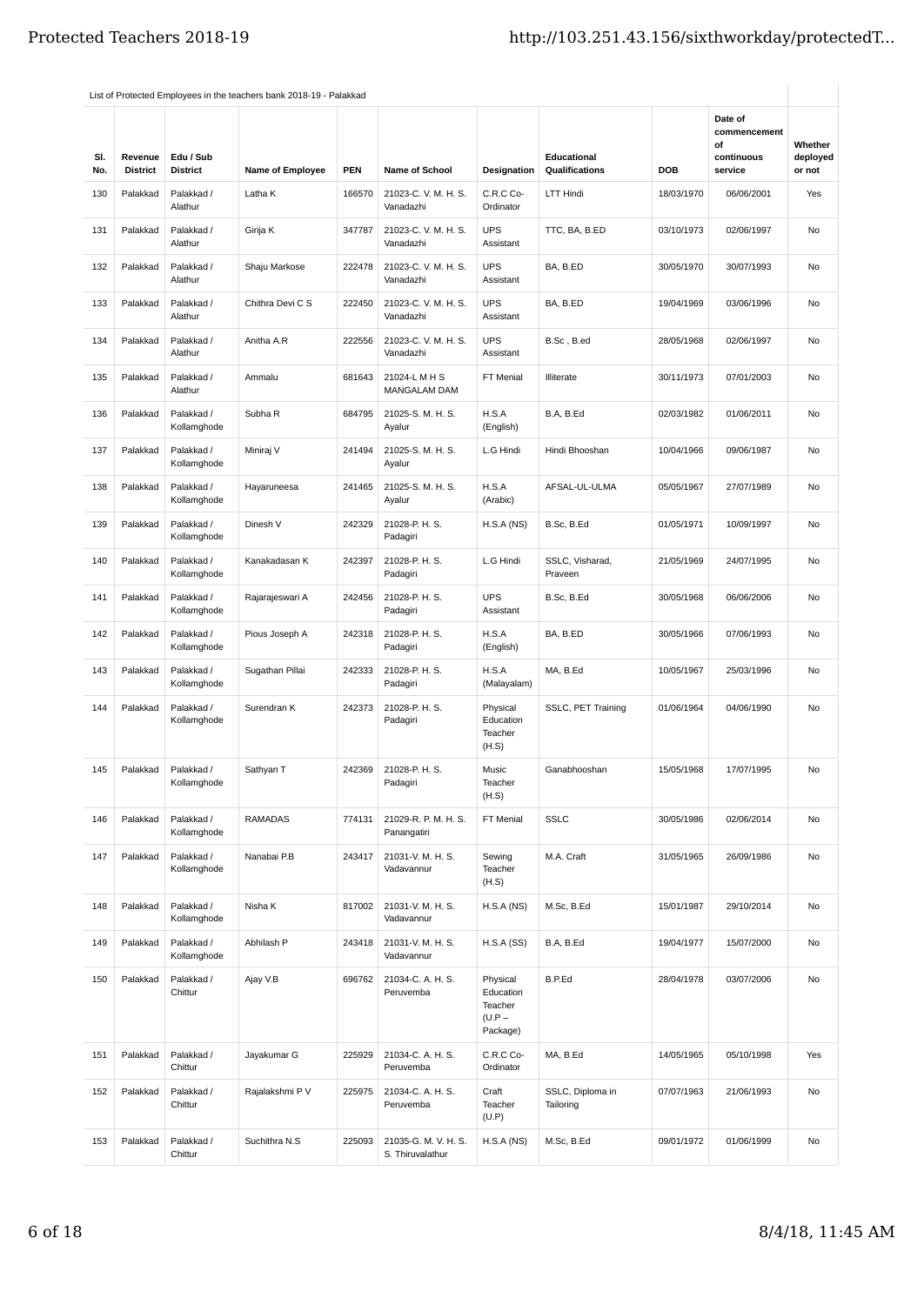| SI.<br>No. | Revenue<br><b>District</b> | Edu / Sub<br><b>District</b> | <b>Name of Employee</b> | <b>PEN</b> | <b>Name of School</b>                    | <b>Designation</b>                         | <b>Educational</b><br>Qualifications | <b>DOB</b> | Date of<br>commencement<br>οf<br>continuous<br>service | Whether<br>deployed<br>or not |
|------------|----------------------------|------------------------------|-------------------------|------------|------------------------------------------|--------------------------------------------|--------------------------------------|------------|--------------------------------------------------------|-------------------------------|
| 154        | Palakkad                   | Palakkad /<br>Chittur        | Jayanthi K              | 225069     | 21035-G. M. V. H. S.<br>S. Thiruvalathur | H.S.A(P.S)                                 | B.Sc, B.Ed                           | 21/05/1972 | 06/06/2001                                             | No                            |
| 155        | Palakkad                   | Palakkad /<br>Chittur        | Preetha P R             | 225206     | 21035-G. M. V. H. S.<br>S. Thiruvalathur | H.S.A<br>(Hindi)                           | R B Praveen, LTT                     | 30/05/1974 | 27/01/2003                                             | No                            |
| 156        | Palakkad                   | Palakkad /<br>Chittur        | Sindhu V                | 225064     | 21035-G. M. V. H. S.<br>S. Thiruvalathur | C.R.C Co-<br>Ordinator                     | BA, B.ED                             | 31/05/1976 | 22/07/1999                                             | Yes                           |
| 157        | Palakkad                   | Palakkad /<br>Chittur        | Bindu Josey             | 225209     | 21035-G. M. V. H. S.<br>S. Thiruvalathur | H.S.A(P.S)                                 | B.Sc, B.Ed                           | 10/03/1969 | 14/03/1993                                             | Yes                           |
| 158        | Palakkad                   | Palakkad /<br>Chittur        | Anil D                  | 225393     | 21037-K. K. M. H. S.<br>S. Vandithavalam | H.S.A<br>(Maths)                           | B.Sc, B.Ed                           | 30/05/1972 | 01/10/1997                                             | No                            |
| 159        | Palakkad                   | Palakkad /<br>Chittur        | Vivek V                 | 705823     | 21037-K. K. M. H. S.<br>S. Vandithavalam | FT Menial                                  | Plus Two                             | 09/10/1988 | 01/09/2012                                             | No                            |
| 160        | Palakkad                   | Palakkad /<br>Chittur        | Saritha C               | 679407     | 21037-K. K. M. H. S.<br>S. Vandithavalam | <b>UPS</b><br>Assistant                    | B.Sc, B.Ed                           | 17/08/1979 | 01/06/2009                                             | No                            |
| 161        | Palakkad                   | Palakkad /<br>Chittur        | Premdeelima G.S         | 671251     | 21037-K. K. M. H. S.<br>S. Vandithavalam | <b>UPS</b><br>Assistant                    | B.Sc, B.Ed                           | 12/03/1978 | 15/07/2007                                             | No                            |
| 162        | Palakkad                   | Palakkad /<br>Chittur        | Shahul Hameed P.K       | 555466     | 21037-K. K. M. H. S.<br>S. Vandithavalam | <b>UPS</b><br>Assistant                    | MA, B.Ed                             | 02/06/1980 | 02/06/2008                                             | No                            |
| 163        | Palakkad                   | Palakkad /<br>Chittur        | Sreekumar B             | 0          | 21037-K. K. M. H. S.<br>S. Vandithavalam | Drawing<br>Teacher<br>$(U.P -$<br>Package) | SSLC, NDFA                           | 22/04/1975 | 09/07/2012                                             | No                            |
| 164        | Palakkad                   | Palakkad /<br>Chittur        | Anjana P.A              | 225406     | 21037-K. K. M. H. S.<br>S. Vandithavalam | H.S.A<br>(Maths)                           | B.Sc, B.Ed                           | 01/10/1975 | 26/08/1998                                             | No                            |
| 165        | Palakkad                   | Palakkad /<br>Chittur        | Veena V.Nair            | 225424     | 21037-K. K. M. H. S.<br>S. Vandithavalam | H.S.A(NS)                                  | B.Sc, B.Ed                           | 24/05/1972 | 02/06/2004                                             | No                            |
| 166        | Palakkad                   | Palakkad /<br>Chittur        | Kumari Kala.C           | 225488     | 21037-K. K. M. H. S.<br>S. Vandithavalam | H.S.A(NS)                                  | B.Sc, B.Ed                           | 25/07/1969 | 31/07/1995                                             | No                            |
| 167        | Palakkad                   | Palakkad /<br>Chittur        | Bindu.V                 | 225421     | 21037-K. K. M. H. S.<br>S. Vandithavalam | H.S.A<br>(Tamil)                           | BA, B.ED                             | 15/07/1975 | 04/07/2005                                             | No                            |
| 168        | Palakkad                   | Palakkad /<br>Chittur        | Ignatius Goldwin        | 671252     | 21037-K. K. M. H. S.<br>S. Vandithavalam | H.S.A<br>(Maths)                           | B.Sc, B.Ed                           | 28/03/1971 | 15/07/2009                                             | No                            |
| 169        | Palakkad                   | Palakkad /<br>Chittur        | Sreenigesh.P.R.         | 225500     | 21037-K. K. M. H. S.<br>S. Vandithavalam | H.S.A<br>(English)                         | MA, B.Ed                             | 13/02/1969 | 02/07/1997                                             | No                            |
| 170        | Palakkad                   | Palakkad /<br>Chittur        | Santhosh<br>Kumar.M.R.  | 225491     | 21037-K. K. M. H. S.<br>S. Vandithavalam | H.S.A<br>(Malayalam)                       | MA, B.Ed                             | 23/04/1974 | 05/06/2006                                             | No                            |
| 171        | Palakkad                   | Palakkad /<br>Chittur        | Smithesh.T              | 225460     | 21037-K. K. M. H. S.<br>S. Vandithavalam | H.S.A<br>(Maths)                           | B.Sc, B.Ed                           | 29/05/1972 | 01/06/1999                                             | No                            |
| 172        | Palakkad                   | Palakkad /<br>Chittur        | Prajisha.V.Nath         | 679424     | 21037-K. K. M. H. S.<br>S. Vandithavalam | <b>UPS</b><br>Assistant                    | BA, B.ED                             | 22/05/1983 | 01/06/2009                                             | Yes                           |
| 173        | Palakkad                   | Palakkad /<br>Chittur        | Rajeetha.B              | 721626     | 21037-K. K. M. H. S.<br>S. Vandithavalam | <b>UPS</b><br>Assistant                    | M.Com, B.Ed                          | 10/04/1979 | 07/09/2009                                             | No                            |
| 174        | Palakkad                   | Palakkad /<br>Chittur        | Binduja.J.S.            | 619419     | 21037-K. K. M. H. S.<br>S. Vandithavalam | <b>UPS</b><br>Assistant                    | BA, B.ED                             | 24/05/1977 | 04/06/2009                                             | No                            |
| 175        | Palakkad                   | Palakkad /<br>Chittur        | Thomas Joseph           | 555331     | 21037-K. K. M. H. S.<br>S. Vandithavalam | H.S.A<br>(English)                         | MA, B.Ed                             | 03/05/1973 | 01/10/2007                                             | No                            |
| 176        | Palakkad                   | Palakkad /<br>Chittur        | Sherly C.Mathew         | 225482     | 21037-K. K. M. H. S.<br>S. Vandithavalam | L.G Hindi                                  | SSLC, RBP                            | 12/10/1975 | 05/06/2002                                             | No                            |
| 177        | Palakkad                   | Palakkad /<br>Chittur        | Shylaja C K             | 223117     | 21043-P. S. H. S.<br>Chittur             | L.G Hindi                                  | SSLC, Visharad,<br>Praveen           | 11/05/1971 | 04/01/2000                                             | No                            |
| 178        | Palakkad                   | Palakkad /<br>Chittur        | Geetha K.M              | 223105     | 21043-P. S. H. S.<br>Chittur             | H.S.A<br>(Maths)                           | B.Sc, B.Ed                           | 17/10/1973 | 16/06/1999                                             | No                            |
| 179        | Palakkad                   | Palakkad /<br>Chittur        | Raji T C                | 223570     | 21044-S. K. H. S.<br>Nallepilly          | Sewing<br>Teacher<br>(H.S)                 | SSLC, Diploma in<br>Tailoring        | 02/05/1963 | 31/07/1986                                             | No                            |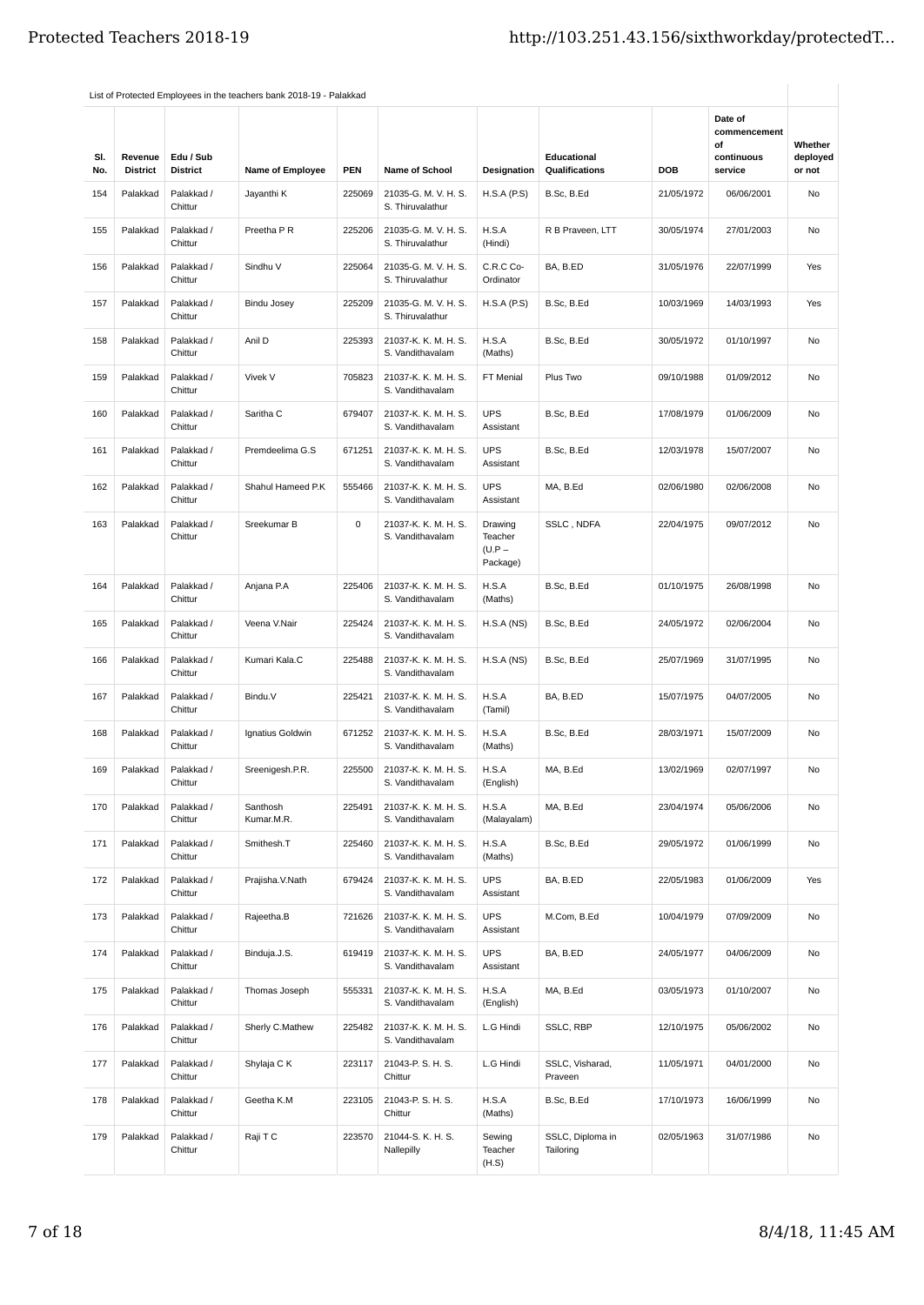| SI.<br>No. | Revenue<br><b>District</b> | Edu / Sub<br><b>District</b> | Name of Employee  | <b>PEN</b> | <b>Name of School</b>                    | Designation                               | Educational<br>Qualifications                  | <b>DOB</b> | Date of<br>commencement<br>οf<br>continuous<br>service | Whether<br>deployed<br>or not |
|------------|----------------------------|------------------------------|-------------------|------------|------------------------------------------|-------------------------------------------|------------------------------------------------|------------|--------------------------------------------------------|-------------------------------|
| 180        | Palakkad                   | Palakkad /<br>Chittur        | Sudha E.M         | 223614     | 21044-S. K. H. S.<br>Nallepilly          | H.S.A(NS)                                 | B.Sc, B.Ed                                     | 28/05/1968 | 06/06/2001                                             | No                            |
| 181        | Palakkad                   | Palakkad /<br>Chittur        | Suraj A           | 223642     | 21044-S. K. H. S.<br>Nallepilly          | H.S.A(SS)                                 | MA, B.Ed                                       | 12/01/1977 | 02/06/2003                                             | No                            |
| 182        | Palakkad                   | Palakkad /<br>Chittur        | Supriya N         | 439362     | 21044-S. K. H. S.<br>Nallepilly          | H.S.A(SS)                                 | BA, B.ED                                       | 16/05/1979 | 01/07/2008                                             | No                            |
| 183        | Palakkad                   | Palakkad /<br>Chittur        | Sabana A          | 756676     | 21044-S. K. H. S.<br>Nallepilly          | H.S.A(P.S)                                | B.Sc, B.Ed                                     | 04/10/1978 | 23/02/2013                                             | No                            |
| 184        | Palakkad                   | Palakkad /<br>Chittur        | Radhika M         | 223645     | 21044-S. K. H. S.<br>Nallepilly          | H.S.A<br>(Malayalam)                      | BA, B.ED                                       | 25/01/1979 | 01/06/2005                                             | No                            |
| 185        | Palakkad                   | Palakkad /<br>Chittur        | Somasundaran      | 223619     | 21044-S. K. H. S.<br>Nallepilly          | FT Menial                                 | <b>SSLC</b>                                    | 17/05/1984 | 01/01/2005                                             | <b>No</b>                     |
| 186        | Palakkad                   | Palakkad /<br>Chittur        | Sainaba Beevi     | 703641     | 21044-S. K. H. S.<br>Nallepilly          | H.S.A<br>(Hindi)                          | Hindi Praveen, Diploma<br>in LTT               | 05/04/1973 | 03/06/2013                                             | No                            |
| 187        | Palakkad                   | Palakkad /<br>Chittur        | Dominic Savio J   | 225806     | 21046-S. F. X. V. H.<br>S. S. Parisakkal | H.S.A<br>(Tamil)                          | BA, B.ED                                       | 09/04/1983 | 04/06/2007                                             | No                            |
| 188        | Palakkad                   | Palakkad /<br>Chittur        | Bijunath C N      | 226101     | 21047-S.V.V.H.S.<br>S. Eruthenpathy      | H.S.A<br>(Malayalam)                      | MA, B.Ed                                       | 15/04/1977 | 05/06/2006                                             | No                            |
| 189        | Palakkad                   | Palakkad /<br>Chittur        | Josephine Rani A  | 807295     | 21047-S. V. V. H. S.<br>S. Eruthenpathy  | H.S.A<br>(Maths)                          | M.Sc, B.Ed                                     | 11/03/1981 | 02/06/2014                                             | <b>No</b>                     |
| 190        | Palakkad                   | Palakkad /<br>Chittur        | Maragaret G       | 226044     | 21047-S.V.V.H.S.<br>S. Eruthenpathy      | Sewing<br>Teacher<br>(H.S)                | <b>TGTE</b>                                    | 30/05/1964 | 01/06/1998                                             | No                            |
| 191        | Palakkad                   | Palakkad /<br>Chittur        | DIVYA F           | 482167     | 21047-S.V.V.H.S.<br>S. Eruthenpathy      | H.S.A(P.S)                                | B.Sc, B.ed                                     | 23/05/1986 | 27/07/2012                                             | No                            |
| 192        | Palakkad                   | Palakkad /<br>Coyalamannam   | Rajitha R         | 647336     | 21062-C. F. D.V. H.<br>S.S. Mathur       | H.S.A(P.S)                                | B.Sc, B.Ed                                     | 05/05/1977 | 02/07/2009                                             | <b>No</b>                     |
| 193        | Palakkad                   | Palakkad /<br>Coyalamannam   | Vipin D           | 701350     | 21062-C. F. D.V. H.<br>S.S. Mathur       | FT Menial                                 | <b>SSLC</b>                                    | 29/05/1976 | 06/10/2008                                             | No                            |
| 194        | Palakkad                   | Palakkad /<br>Parali         | Manoj P G         | 246715     | 21069-H. S. Parli                        | Physical<br>Education<br>Teacher<br>(U.P) | SSLC, PET Training                             | 05/05/1971 | 05/06/1995                                             | No                            |
| 195        | Palakkad                   | Palakkad /<br>Palakkad       | Shimna Sudhakaran | 218685     | 21072-H.S.<br>Puliyaparamba              | H.S.A(P.S)                                | B.Sc, B.Ed                                     | 23/10/1974 | 11/06/2001                                             | No                            |
| 196        | Palakkad                   | Palakkad /<br>Palakkad       | Nazeera Banu V    | 218777     | 21072-H.S.<br>Puliyaparamba              | H.S.A(SS)                                 | BA B.Ed                                        | 20/05/1974 | 01/08/2001                                             | No                            |
| 197        | Palakkad                   | Palakkad /<br>Palakkad       | Nisha Job.K       | 218834     | 21072-H.S.<br>Puliyaparamba              | H.S.A(SS)                                 | BA, B.Ed                                       | 15/03/1977 | 05/06/2002                                             | No                            |
| 198        | Palakkad                   | Palakkad /<br>Palakkad       | Sindhu.M.P.       | 218837     | 21072-H.S.<br>Puliyaparamba              | H.S.A<br>(Hindi)                          | R.B.Praveen                                    | 13/02/1971 | 18/10/2002                                             | No                            |
| 199        | Palakkad                   | Palakkad /<br>Palakkad       | Shajeela.P.S.     | 218836     | 21072-H.S.<br>Puliyaparamba              | H.S.A(SS)                                 | BA, B.ED                                       | 10/04/1975 | 11/11/2002                                             | No                            |
| 200        | Palakkad                   | Palakkad /<br>Palakkad       | Jishu.K.V.        | 722089     | 21072-H.S.<br>Puliyaparamba              | FT Menial                                 | <b>SSLC</b>                                    | 25/04/1980 | 01/06/2011                                             | No                            |
| 201        | Palakkad                   | Palakkad /<br>Palakkad       | Anisha S Nair     | 218616     | 21072-H.S.<br>Puliyaparamba              | H.S.A(P.S)                                | B.Sc, B.Ed                                     | 30/05/1974 | 21/08/2000                                             | Yes                           |
| 202        | Palakkad                   | Palakkad /<br>Parali         | Valsala M.P       | 248015     | 21075-H.S.<br>Keralassery                | Sewing<br>Teacher<br>(H.S)                | KGTE                                           | 28/05/1967 | 01/09/1987                                             | No                            |
| 203        | Palakkad                   | Mannarkkad /<br>Mannarkkad   | Raji C            | 710720     | 21084-K. T. M. H. S<br>Mannarkkad        | Music<br>Teacher<br>$(H.S -$<br>Package)  | SSLC, GANA<br><b>BHOOSHANAM</b>                | 15/01/1970 | 07/07/2012                                             | No                            |
| 204        | Palakkad                   | Mannarkkad /<br>Mannarkkad   | Shylaja S         | 241236     | 21084-K. T. M. H. S<br>Mannarkkad        | H.S.A<br>(Hindi)                          | SSLC, Rashtra Bhasha<br>Praveen Siksha Snathak | 03/05/1966 | 12/07/1993                                             | Yes                           |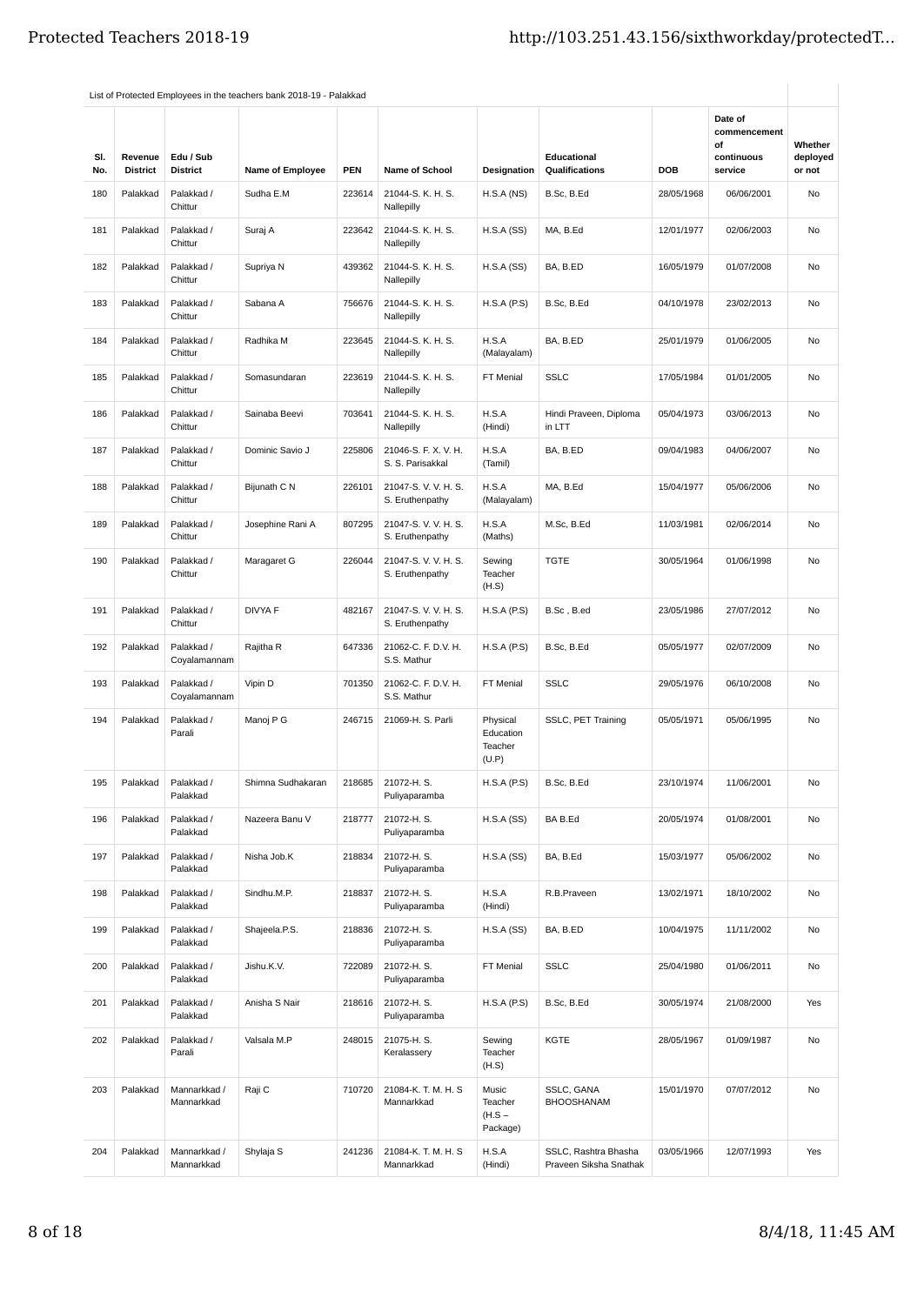| SI.<br>No. | Revenue<br><b>District</b> | Edu / Sub<br><b>District</b> | <b>Name of Employee</b>      | <b>PEN</b> | <b>Name of School</b>           | Designation       | Educational<br>Qualifications            | <b>DOB</b> | Date of<br>commencement<br>οf<br>continuous<br>service | Whether<br>deployed<br>or not |
|------------|----------------------------|------------------------------|------------------------------|------------|---------------------------------|-------------------|------------------------------------------|------------|--------------------------------------------------------|-------------------------------|
| 205        | Palakkad                   | Mannarkkad /<br>Mannarkkad   | Simmi K.K                    | 254516     | 21093-K. H. S.<br>Kumaramputhur | H.S.A(P.S)        | B.Sc, B.Ed                               | 31/05/1969 | 06/06/2001                                             | No                            |
| 206        | Palakkad                   | Mannarkkad /<br>Mannarkkad   | Violet K.J                   | 254495     | 21093-K. H. S.<br>Kumaramputhur | H.S.A<br>(Maths)  | B.Sc, B.Ed                               | 20/04/1976 | 12/06/2000                                             | No                            |
| 207        | Palakkad                   | Mannarkkad /<br>Mannarkkad   | Bini P                       | 254503     | 21093-K. H. S.<br>Kumaramputhur | H.S.A<br>(Maths)  | B.Sc, B.Ed                               | 30/05/1975 | 19/06/2000                                             | No                            |
| 208        | Palakkad                   | Mannarkkad /<br>Mannarkkad   | Beena K.C                    | 254513     | 21093-K. H. S.<br>Kumaramputhur | H.S.A<br>(Maths)  | B.Sc, B.Ed                               | 31/05/1968 | 06/06/2001                                             | No                            |
| 209        | Palakkad                   | Mannarkkad /<br>Mannarkkad   | Siva Prasad P                | 254536     | 21093-K. H. S.<br>Kumaramputhur | H.S.A(SS)         | <b>B.A., B.Ed</b>                        | 18/05/1976 | 06/06/2001                                             | No                            |
| 210        | Palakkad                   | Mannarkkad /<br>Mannarkkad   | Hafsabi N.A                  | 254537     | 21093-K. H. S.<br>Kumaramputhur | H.S.A(SS)         | <b>B.A., B.Ed</b>                        | 02/04/1977 | 06/06/2001                                             | No                            |
| 211        | Palakkad                   | Mannarkkad /<br>Mannarkkad   | SREELATHA T                  | 254541     | 21093-K. H. S.<br>Kumaramputhur | H.S.A(SS)         | <b>B.A., B.Ed</b>                        | 25/05/1974 | 13/05/2001                                             | No                            |
| 212        | Palakkad                   | Mannarkkad /<br>Mannarkkad   | Abdul Gafoor K               | 254569     | 21093-K. H. S.<br>Kumaramputhur | H.S.A(NS)         | B.Sc, B.Ed                               | 04/09/1973 | 01/07/2002                                             | No                            |
| 213        | Palakkad                   | Mannarkkad /<br>Mannarkkad   | Nabeesa K.K                  | 254562     | 21093-K. H. S.<br>Kumaramputhur | H.S.A(SS)         | <b>B.A., B.Ed</b>                        | 03/05/1967 | 08/07/2002                                             | No                            |
| 214        | Palakkad                   | Mannarkkad /<br>Mannarkkad   | Aleyamma P.E                 | 254566     | 21093-K. H. S.<br>Kumaramputhur | H.S.A(SS)         | <b>B.A., B.Ed</b>                        | 07/03/1977 | 08/07/2002                                             | No                            |
| 215        | Palakkad                   | Mannarkkad /<br>Mannarkkad   | Indu K.K                     | 254564     | 21093-K. H. S.<br>Kumaramputhur | H.S.A<br>(Hindi)  | SSLC, HINDI PRAVEEN,<br><b>DEHT</b>      | 30/05/1968 | 02/06/2004                                             | No                            |
| 216        | Palakkad                   | Mannarkkad /<br>Mannarkkad   | Bindu P.R                    | 254568     | 21093-K. H. S.<br>Kumaramputhur | H.S.A (P.S)       | B.Sc, B.Ed                               | 30/05/1974 | 01/06/2005                                             | No                            |
| 217        | Palakkad                   | Mannarkkad /<br>Mannarkkad   | Saritha V                    | 254497     | 21093-K. H. S.<br>Kumaramputhur | H.S.A(SS)         | <b>B.A., B.Ed</b>                        | 07/01/1977 | 15/07/1999                                             | No                            |
| 218        | Palakkad                   | Mannarkkad /<br>Mannarkkad   | Asha Rani S                  | 254491     | 21093-K. H. S.<br>Kumaramputhur | H.S.A<br>(Maths)  | B.Sc, B.Ed                               | 24/05/1971 | 15/07/1999                                             | No                            |
| 219        | Palakkad                   | Mannarkkad /<br>Mannarkkad   | Sunitha M.P                  | 254473     | 21093-K. H. S.<br>Kumaramputhur | H.S.A(SS)         | <b>B.A., B.Ed</b>                        | 23/01/1977 | 12/06/2000                                             | No                            |
| 220        | Palakkad                   | Mannarkkad /<br>Mannarkkad   | Abdul Kareem K               | 254555     | 21093-K. H. S.<br>Kumaramputhur | H.S.A<br>(Arabic) | <b>B.A., B.Ed</b>                        | 20/05/1975 | 23/07/2001                                             | No                            |
| 221        | Palakkad                   | Mannarkkad /<br>Mannarkkad   | Firoz Babu P                 | 254483     | 21093-K. H. S.<br>Kumaramputhur | H.S.A<br>(Arabic) | <b>B.A., B.Ed</b>                        | 27/05/1975 | 05/06/2000                                             | No                            |
| 222        | Palakkad                   | Mannarkkad /<br>Mannarkkad   | Aminakutty C                 | 254420     | 21093-K. H. S.<br>Kumaramputhur | H.S.A(SS)         | BA(History), BEd                         | 23/05/1975 | 23/06/1997                                             | No                            |
| 223        | Palakkad                   | Mannarkkad /<br>Mannarkkad   | Harees K.P                   | 254545     | 21093-K. H. S.<br>Kumaramputhur | H.S.A (P.S)       | B.Sc, B.Ed                               | 15/06/1972 | 23/07/2001                                             | No                            |
| 224        | Palakkad                   | Mannarkkad /<br>Mannarkkad   | Vaheed M                     | 254486     | 21093-K. H. S.<br>Kumaramputhur | H.S.A<br>(Arabic) | <b>B.A., B.Ed</b>                        | 28/05/1971 | 08/06/1999                                             | No                            |
| 225        | Palakkad                   | Mannarkkad /<br>Mannarkkad   | Vanajakumari V.G             | 254531     | 21093-K. H. S.<br>Kumaramputhur | H.S.A(P.S)        | B.Sc, B.Ed                               | 11/03/1968 | 06/06/2001                                             | No                            |
| 226        | Palakkad                   | Mannarkkad /<br>Mannarkkad   | Rajeswari M                  | 254542     | 21093-K. H. S.<br>Kumaramputhur | H.S.A(P.S)        | B.Sc, B.Ed                               | 13/02/1963 | 04/07/2001                                             | No                            |
| 227        | Palakkad                   | Mannarkkad /<br>Mannarkkad   | Juvairiya J.S                | 254442     | 21093-K. H. S.<br>Kumaramputhur | H.S.A<br>(Maths)  | B.Sc (Maths), B.Ed<br>(Maths)            | 25/04/1973 | 25/06/1997                                             | No                            |
| 228        | Palakkad                   | Mannarkkad /<br>Mannarkkad   | Safiya K                     | 254518     | 21093-K. H. S.<br>Kumaramputhur | H.S.A<br>(Hindi)  | SSLC, HINDI PRAVEEN,<br><b>DEHT</b>      | 15/03/1976 | 10/07/2000                                             | No                            |
| 229        | Palakkad                   | Mannarkkad /<br>Mannarkkad   | Fazal M Rahman               | 254450     | 21093-K. H. S.<br>Kumaramputhur | H.S.A(SS)         | B.A.(History), B.Ed<br>(Social Science)  | 14/09/1975 | 01/06/1999                                             | No                            |
| 230        | Palakkad                   | Mannarkkad /<br>Mannarkkad   | Nizar Mon A.M                | 254595     | 21093-K. H. S.<br>Kumaramputhur | Clerk             | <b>SSLC</b>                              | 25/04/1973 | 22/06/1994                                             | No                            |
| 231        | Palakkad                   | Mannarkkad /<br>Mannarkkad   | Prasanna Kumaran<br>Unnithan | 254525     | 21093-K. H. S.<br>Kumaramputhur | H.S.A(NS)         | B.Sc (Botony), B.Ed<br>(Natural Science) | 30/05/1968 | 06/06/2001                                             | No                            |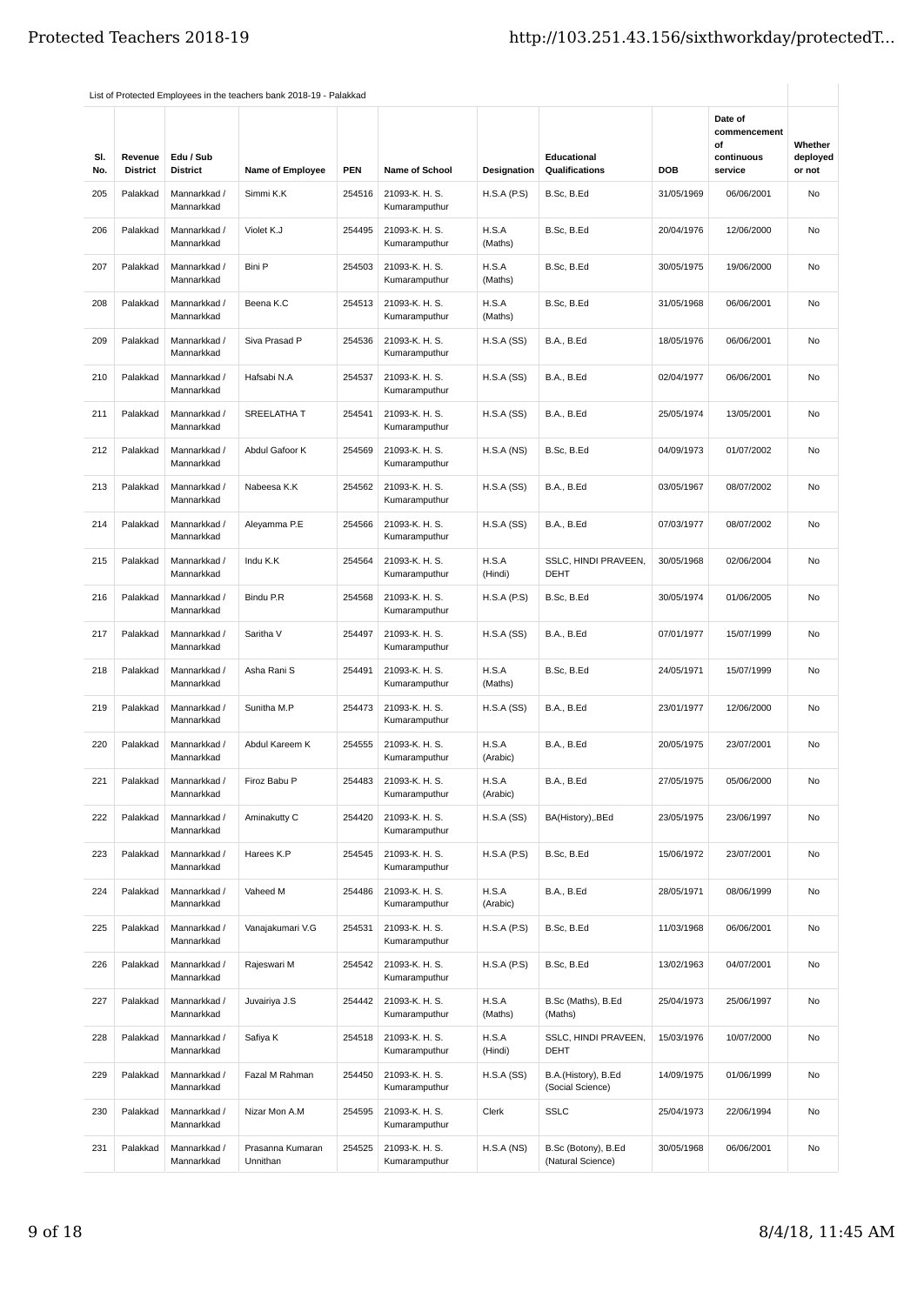| SI.<br>No. | Revenue<br><b>District</b> | Edu / Sub<br><b>District</b> | <b>Name of Employee</b>       | <b>PEN</b> | <b>Name of School</b>                     | <b>Designation</b>      | Educational<br>Qualifications                            | DOB        | Date of<br>commencement<br>οf<br>continuous<br>service | Whether<br>deployed<br>or not |
|------------|----------------------------|------------------------------|-------------------------------|------------|-------------------------------------------|-------------------------|----------------------------------------------------------|------------|--------------------------------------------------------|-------------------------------|
| 232        | Palakkad                   | Mannarkkad /<br>Mannarkkad   | Ali E.R                       | 254390     | 21093-K. H. S.<br>Kumaramputhur           | H.S.A(SS)               | B.A.(Islamic History),<br><b>B.Ed (Social Science)</b>   | 20/05/1971 | 15/06/1998                                             | No                            |
| 233        | Palakkad                   | Mannarkkad /<br>Mannarkkad   | Hamza P.P                     | 254406     | 21093-K. H. S.<br>Kumaramputhur           | H.S.A<br>(Maths)        | B.Sc (Maths), B.Ed<br>(Maths)                            | 29/05/1974 | 24/07/1997                                             | No                            |
| 234        | Palakkad                   | Mannarkkad /<br>Mannarkkad   | Salahudheen P.P               | 254438     | 21093-K. H. S.<br>Kumaramputhur           | H.S.A(SS)               | B.A.(History), B.Ed<br>(Social Science)                  | 31/05/1969 | 09/06/1998                                             | No                            |
| 235        | Palakkad                   | Mannarkkad /<br>Mannarkkad   | Muraleedaran Pillai.D         | 254388     | 21093-K. H. S.<br>Kumaramputhur           | H.S.A<br>(Malayalam)    | BA, BEd (Malayalam)                                      | 05/05/1969 | 20/06/1996                                             | No                            |
| 236        | Palakkad                   | Mannarkkad /<br>Mannarkkad   | Anup T.R                      | 254432     | 21093-K. H. S.<br>Kumaramputhur           | H.S.A<br>(Maths)        | BSc, BEd (Maths)                                         | 30/05/1972 | 23/06/1997                                             | No                            |
| 237        | Palakkad                   | Mannarkkad /<br>Mannarkkad   | Abdul Rasheed<br>Kalathil     | 254528     | 21093-K. H. S.<br>Kumaramputhur           | H.S.A(SS)               | <b>B.A., B.Ed</b>                                        | 20/05/1974 | 06/06/2001                                             | No                            |
| 238        | Palakkad                   | Mannarkkad /<br>Mannarkkad   | Muhammed Aslam P              | 254471     | 21093-K. H. S.<br>Kumaramputhur           | H.S.A<br>(Maths)        | B.Sc, B.Ed                                               | 30/05/1976 | 08/06/1999                                             | No                            |
| 239        | Palakkad                   | Mannarkkad /<br>Mannarkkad   | Bindu P M                     | 254552     | 21093-K. H. S.<br>Kumaramputhur           | H.S.A<br>(Hindi)        | SSLC, HINDI PRAVEEN                                      | 29/05/1971 | 04/07/2001                                             | <b>No</b>                     |
| 240        | Palakkad                   | Mannarkkad /<br>Mannarkkad   | Rasheeda.T.A                  | 254509     | 21093-K. H. S.<br>Kumaramputhur           | H.S.A(P.S)              | BSc, BEd (Chemistry)                                     | 29/05/1972 | 26/06/2000                                             | No                            |
| 241        | Palakkad                   | Mannarkkad /<br>Mannarkkad   | Neena Paul                    | 254549     | 21093-K. H. S.<br>Kumaramputhur           | H.S.A<br>(Malayalam)    | <b>BA Bed</b>                                            | 30/05/1979 | 05/06/2002                                             | No                            |
| 242        | Palakkad                   | Mannarkkad /<br>Mannarkkad   | Bindu M                       | 254556     | 21093-K. H. S.<br>Kumaramputhur           | H.S.A<br>(Malayalam)    | <b>BA BEd</b>                                            | 24/12/1972 | 05/06/2002                                             | No                            |
| 243        | Palakkad                   | Mannarkkad /<br>Mannarkkad   | Usha K.P                      | 254530     | 21093-K. H. S.<br>Kumaramputhur           | H.S.A<br>(Hindi)        | SSLC, RB Praveen,<br>Sikhsak, Snathak                    | 30/05/1961 | 28/07/1999                                             | No                            |
| 244        | Palakkad                   | Mannarkkad /<br>Mannarkkad   | Abdul Kareem<br>Padukundil    | 254416     | 21093-K. H. S.<br>Kumaramputhur           | H.S.A(SS)               | BA (Islamic History), BEd                                | 29/05/1967 | 25/07/1996                                             | No                            |
| 245        | Palakkad                   | Mannarkkad /<br>Mannarkkad   | Abdul Rasheed K               | 235931     | 21094-K. A. H. S.<br>Kottopadam           | H.S.A<br>(Hindi)        | <b>SSLC, RASHTRA</b><br>BHASHA PRAVEEN,<br>SIKSHA VISHAR | 26/05/1979 | 05/06/2002                                             | No                            |
| 246        | Palakkad                   | Mannarkkad /<br>Mannarkkad   | Raji Jose                     | 256038     | 21094-K. A. H. S.<br>Kottopadam           | L.G Hindi               | <b>SSLC, RASHTRA</b><br><b>BHASHA VISARAD</b>            | 24/05/1980 | 02/06/2003                                             | No                            |
| 247        | Palakkad                   | Mannarkkad /<br>Mannarkkad   | Abdul Majeed K.P              | 255922     | 21094-K. A. H. S.<br>Kottopadam           | Clerk                   | <b>SSLC</b>                                              | 05/06/1963 | 01/01/2008                                             | No                            |
| 248        | Palakkad                   | Mannarkkad /<br>Mannarkkad   | Praseeja K                    | 618548     | 21094-K. A. H. S.<br>Kottopadam           | <b>UPS</b><br>Assistant | B.A.(Economics), B.Ed<br>(Social Science)                | 26/05/1981 | 02/07/2012                                             | No                            |
| 249        | Palakkad                   | Mannarkkad /<br>Mannarkkad   | Rasheed K                     | 255994     | 21094-K. A. H. S.<br>Kottopadam           | L.G Arabic              | B.A (Arabic), Afsal-Ul-<br>Ulama                         | 10/01/1975 | 19/07/1999                                             | Yes                           |
| 250        | Palakkad                   | Mannarkkad /<br>Mannarkkad   | Muhammed Abdul<br>Latheef C.T | 776241     | 21094-K. A. H. S.<br>Kottopadam           | FT Menial               | <b>SSLC, Pre Degree</b>                                  | 26/03/1991 | 02/06/2014                                             | No                            |
| 251        | Palakkad                   | Mannarkkad /<br>Mannarkkad   | Rajani P                      | 256027     | 21094-K. A. H. S.<br>Kottopadam           | H.S.A<br>(Malayalam)    | BA, MA BEd                                               | 07/02/1974 | 01/01/2002                                             | No                            |
| 252        | Palakkad                   | Palakkad /<br>Palakkad       | Preethi P George              | 218237     | 21102-St. Sebastain<br>H. S. Marutharode  | H.S.A(P.S)              | B.Sc, B.Ed                                               | 13/01/1973 | 15/07/2005                                             | No                            |
| 253        | Palakkad                   | Palakkad /<br>Alathur        | T. Rashmy                     | 752247     | 21219-A. L. P. S.<br>Vanur                | C.R.C Co-<br>Ordinator  | TTC, B.Ed                                                | 31/01/1984 | 05/06/2006                                             | Yes                           |
| 254        | Palakkad                   | Palakkad /<br>Alathur        | <b>B.Shanir</b>               | 559627     | 21229-A. L. P. S.<br>Kavassery            | L.G Arabic              | Afsal Ulama                                              | 26/05/1986 | 19/07/2007                                             | Yes                           |
| 255        | Palakkad                   | Palakkad /<br>Alathur        | Sheela Varghese               | 557036     | 21233-I. P. A. M. L. P.<br>S. Cheerakuzhy | <b>LPS</b><br>Assistant | <b>TTC</b>                                               | 26/05/1970 | 18/06/1990                                             | Yes                           |
| 256        | Palakkad                   | Palakkad /<br>Alathur        | Saraswathy .M.K               | 557039     | 21233-I. P. A. M. L. P.<br>S. Cheerakuzhy | <b>LPS</b><br>Assistant | <b>TTC</b>                                               | 28/09/1968 | 01/06/1992                                             | Yes                           |
| 257        | Palakkad                   | Palakkad /<br>Alathur        | Saimole Varghese              | 549172     | 21233-I. P. A. M. L. P.<br>S. Cheerakuzhy | <b>LPS</b><br>Assistant | <b>TTC</b>                                               | 01/06/1971 | 10/06/1992                                             | Yes                           |
| 258        | Palakkad                   | Palakkad /<br>Alathur        | Jafeer K.T                    | 649009     | 21233-I. P. A. M. L. P.<br>S. Cheerakuzhy | L.G Arabic              | Afsal Ulama                                              | 21/08/1988 | 01/06/2010                                             | No                            |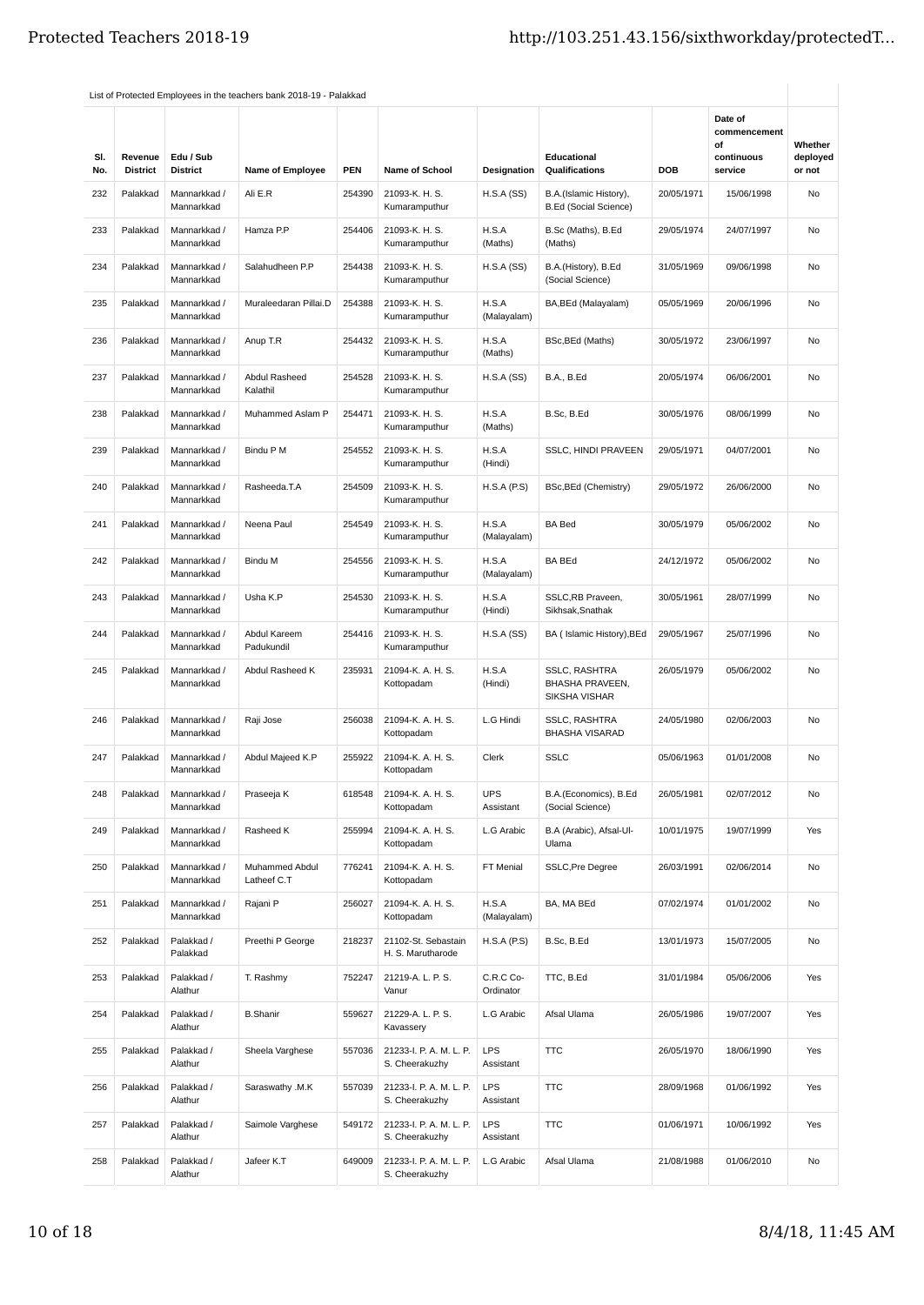|            |                            |                              | List of Protected Employees in the teachers bank 2018-19 - Palakkad |            |                                         |                                           |                                      |            |                                                        |                               |
|------------|----------------------------|------------------------------|---------------------------------------------------------------------|------------|-----------------------------------------|-------------------------------------------|--------------------------------------|------------|--------------------------------------------------------|-------------------------------|
| SI.<br>No. | Revenue<br><b>District</b> | Edu / Sub<br><b>District</b> | <b>Name of Employee</b>                                             | <b>PEN</b> | Name of School                          | Designation                               | Educational<br><b>Qualifications</b> | <b>DOB</b> | Date of<br>commencement<br>οf<br>continuous<br>service | Whether<br>deployed<br>or not |
| 259        | Palakkad                   | Palakkad /<br>Alathur        | Nisha K P                                                           | 549296     | 21235-G. A. L. P. S.<br>Pazhathara      | <b>LPS</b><br>Assistant                   | <b>BSC</b> ttc                       | 05/05/1979 | 01/09/2005                                             | Yes                           |
| 260        | Palakkad                   | Palakkad /<br>Alathur        | Remya Mol .O                                                        | 549311     | 21235-G. A. L. P. S.<br>Pazhathara      | <b>LPS</b><br>Assistant                   | <b>TTC</b>                           | 15/05/1980 | 14/08/2006                                             | Yes                           |
| 261        | Palakkad                   | Palakkad /<br>Alathur        | Swaroop .S.Nath                                                     | 549317     | 21235-G. A. L. P. S.<br>Pazhathara      | <b>LPS</b><br>Assistant                   | <b>TTC</b>                           | 31/03/1987 | 01/06/2010                                             | Yes                           |
| 262        | Palakkad                   | Palakkad /<br>Alathur        | Maju .M.R                                                           | 551434     | 21238-K. M. M. L. P.<br>S. Athipotta    | <b>LPS</b><br>Assistant                   | <b>TTC</b>                           | 21/05/1970 | 13/09/1990                                             | Yes                           |
| 263        | Palakkad                   | Palakkad /<br>Alathur        | Sreedevi s                                                          | 159452     | 21240-G. V. M. L. P.<br>S. Mangalam     | C.R.C Co-<br>Ordinator                    | <b>BA BED</b>                        | 25/10/1974 | 01/06/1998                                             | Yes                           |
| 264        | Palakkad                   | Palakkad /<br>Alathur        | Sheeja P Mathew                                                     | 159587     | 21240-G. V. M. L. P.<br>S. Mangalam     | <b>LPS</b><br>Assistant                   | PDC TTC                              | 31/05/1973 | 13/08/1997                                             | Yes                           |
| 265        | Palakkad                   | Palakkad /<br>Alathur        | Rugmani .T.P                                                        | 549027     | 21242-A.V. L. P. S.<br>Vadakkenchery    | <b>LPS</b><br>Assistant                   | <b>TTC</b>                           | 25/05/1983 | 08/04/2016                                             | Yes                           |
| 266        | Palakkad                   | Palakkad /<br>Alathur        | R.Sindhu                                                            | 568467     | 21246-K. R. M. A. L.<br>P. S. Mullakkal | <b>LPS</b><br>Assistant                   | <b>TTC</b>                           | 10/03/1974 | 10/06/1996                                             | <b>No</b>                     |
| 267        | Palakkad                   | Palakkad /<br>Alathur        | Aravindakshan .C                                                    | 568469     | 21246-K. R. M. A. L.<br>P. S. Mullakkal | <b>LPS</b><br>Assistant                   | <b>TTC</b>                           | 06/03/1969 | 02/06/1997                                             | No                            |
| 268        | Palakkad                   | Palakkad /<br>Alathur        | R.Rakhy                                                             | 568475     | 21246-K. R. M. A. L.<br>P. S. Mullakkal | <b>LPS</b><br>Assistant                   | B.Ed                                 | 31/05/1972 | 01/06/1998                                             | No                            |
| 269        | Palakkad                   | Palakkad /<br>Alathur        | M.V. Radhika Devi                                                   | 568480     | 21246-K. R. M. A. L.<br>P. S. Mullakkal | <b>LPS</b><br>Assistant                   | <b>TTC</b>                           | 22/02/1979 | 02/06/2004                                             | No                            |
| 270        | Palakkad                   | Palakkad /<br>Alathur        | M.U.Ayishabeevi                                                     | 588619     | 21246-K. R. M. A. L.<br>P. S. Mullakkal | C.R.C Co-<br>Ordinator                    | Afsal Ulama                          | 30/06/1963 | 15/07/1984                                             | Yes                           |
| 271        | Palakkad                   | Palakkad /<br>Alathur        | M.V.Sangeetha<br>Venugopal                                          | 751003     | 21246-K. R. M. A. L.<br>P. S. Mullakkal | C.R.C Co-<br>Ordinator                    | <b>TTC</b>                           | 30/05/1982 | 24/02/2006                                             | Yes                           |
| 272        | Palakkad                   | Palakkad /<br>Alathur        | Seema Paulson                                                       | 551536     | 21247-C.V.M.L.P.<br>S. vanazhy          | <b>LPS</b><br>Assistant                   | <b>TTC</b>                           | 31/03/1972 | 01/09/1994                                             | No                            |
| 273        | Palakkad                   | Palakkad /<br>Alathur        | P.J.Elizabeth                                                       | 551533     | 21247-C.V.M.L.P.<br>S. vanazhy          | <b>LPS</b><br>Assistant                   | <b>TTC</b>                           | 10/05/1966 | 02/07/1990                                             | No                            |
| 274        | Palakkad                   | Palakkad /<br>Alathur        | Lucy Rose .A.P                                                      | 558260     | 21249-K. E. A. L. P.<br>S. Elavampadam  | C.R.C Co-<br>Ordinator                    | <b>TTC</b>                           | 05/05/1972 | 14/09/1992                                             | No                            |
| 275        | Palakkad                   | Palakkad /<br>Alathur        | P.H.Saijuddin                                                       | 654807     | 21250-A. M. L. P. S.<br>Punnappadam     | L.G Arabic<br>(PT)                        | Afsal Ulama                          | 04/01/1985 | 02/06/2004                                             | Yes                           |
| 276        | Palakkad                   | Palakkad /<br>Alathur        | Lovly Chummar                                                       | 593688     | 21251-ALPS<br>Kottarassery              | <b>LPS</b><br>Assistant                   | <b>TTC</b>                           | 14/01/1973 | 01/01/2005                                             | Yes                           |
| 277        | Palakkad                   | Palakkad /<br>Alathur        | Dhanya Gopal .K                                                     | 674217     | 21251-ALPS<br>Kottarassery              | <b>LPS</b><br>Assistant                   | <b>TTC</b>                           | 09/05/1985 | 01/06/2010                                             | No                            |
| 278        | Palakkad                   | Palakkad /<br>Alathur        | Subadra .P.S                                                        | 553583     | 21252-A. L. P. S.<br>Paruvassery        | <b>LPS</b><br>Assistant                   | <b>TTC</b>                           | 20/03/1970 | 28/09/1992                                             | Yes                           |
| 279        | Palakkad                   | Palakkad /<br>Alathur        | <b>Lincy George</b>                                                 | 553582     | 21252-A. L. P. S.<br>Paruvassery        | <b>LPS</b><br>Assistant                   | <b>TTC</b>                           | 12/05/1969 | 30/07/1992                                             | Yes                           |
| 280        | Palakkad                   | Palakkad /<br>Alathur        | Nilaphernees .M                                                     | 553584     | 21252-A. L. P. S.<br>Paruvassery        | L.G Arabic                                | Arabic Oriental                      | 01/05/1964 | 15/07/1986                                             | No                            |
| 281        | Palakkad                   | Palakkad /<br>Alathur        | P.C.Leela                                                           | 665839     | 21258-A. U. P. S.<br>Kannambra          | Physical<br>Education<br>Teacher<br>(U.P) | SSLC, CPed                           | 13/07/1962 | 12/09/1983                                             | No                            |
| 282        | Palakkad                   | Palakkad /<br>Alathur        | Balakrishnan<br>Kovappurath                                         | 547888     | 21259-H. A. U. P. S.<br>Akkara          | <b>UPS</b><br>Assistant                   | BA,B.Ed                              | 30/04/1967 | 11/06/2007                                             | Yes                           |
| 283        | Palakkad                   | Palakkad /<br>Alathur        | P.R.Sobhana                                                         | 557484     | 21260-Karuna. U. P.<br>S. Thennilapuram | <b>UPS</b><br>Assistant                   | B.Ed                                 | 30/05/1967 | 19/01/1998                                             | Yes                           |
| 284        | Palakkad                   | Palakkad /<br>Alathur        | PM Jaseena                                                          | 688757     | 21260-Karuna. U. P.<br>S. Thennilapuram | C.R.C Co-<br>Ordinator                    | MA MED                               | 22/03/1983 | 02/06/2004                                             | Yes                           |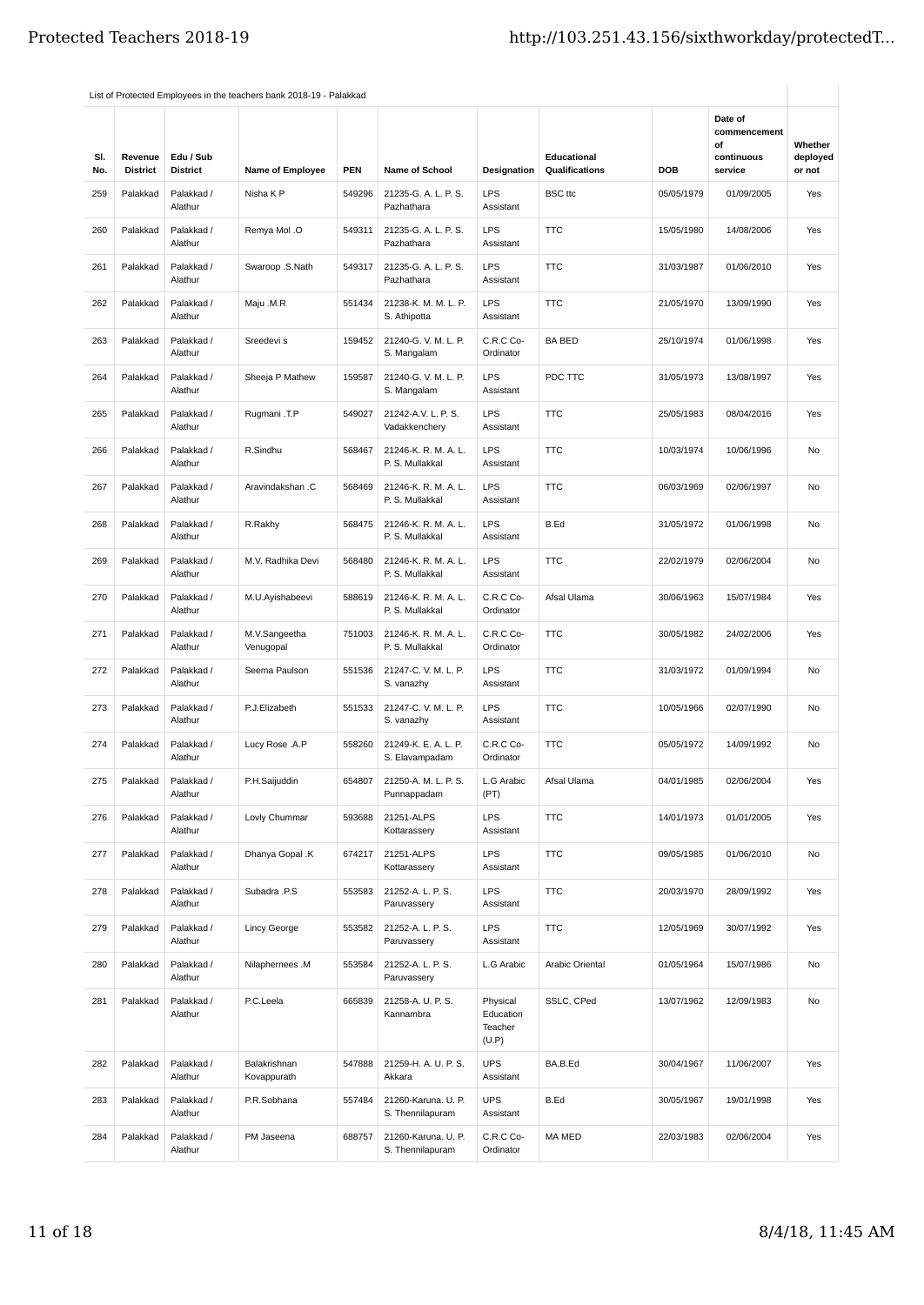| SI.<br>No. | Revenue<br><b>District</b> | Edu / Sub<br><b>District</b> | <b>Name of Employee</b> | <b>PEN</b> | <b>Name of School</b>                     | <b>Designation</b>                        | Educational<br>Qualifications | DOB        | Date of<br>commencement<br>οf<br>continuous<br>service | Whether<br>deployed<br>or not |
|------------|----------------------------|------------------------------|-------------------------|------------|-------------------------------------------|-------------------------------------------|-------------------------------|------------|--------------------------------------------------------|-------------------------------|
| 285        | Palakkad                   | Palakkad /<br>Alathur        | Geetha V                | 711968     | 21260-Karuna. U. P.<br>S. Thennilapuram   | Sewing<br>Teacher<br>$(U.P -$<br>Package) | KGTE                          | 04/05/1972 | 02/07/2013                                             | No                            |
| 286        | Palakkad                   | Palakkad /<br>Alathur        | C.K.Rajeswari           | 557533     | 21260-Karuna. U. P.<br>S. Thennilapuram   | L.G Sanskrit                              | Sanskrit Oriental             | 11/02/1979 | 10/01/2007                                             | Yes                           |
| 287        | Palakkad                   | Palakkad /<br>Alathur        | S.Hamsa                 | 557505     | 21260-Karuna. U. P.<br>S. Thennilapuram   | L.G Urdu                                  | Afsal ULulama                 | 04/06/1963 | 22/08/1984                                             | Yes                           |
| 288        | Palakkad                   | Palakkad /<br>Alathur        | M.L.Thresia             | 557480     | 21260-Karuna. U. P.<br>S. Thennilapuram   | <b>LPS</b><br>Assistant                   | B.Ed                          | 19/01/1964 | 05/08/1997                                             | No                            |
| 289        | Palakkad                   | Palakkad /<br>Alathur        | M.Jayasudha             | 557493     | 21260-Karuna. U. P.<br>S. Thennilapuram   | <b>UPS</b><br>Assistant                   | B.Ed                          | 05/05/1973 | 06/06/2001                                             | Yes                           |
| 290        | Palakkad                   | Palakkad /<br>Alathur        | M.Gokul Nair            | 557501     | 21260-Karuna. U. P.<br>S. Thennilapuram   | <b>LPS</b><br>Assistant                   | B.Ed                          | 04/04/1968 | 04/01/1999                                             | Yes                           |
| 291        | Palakkad                   | Palakkad /<br>Alathur        | Gibi Varghese           | 570334     | 21262-A. U. P. S.<br>Moolancode           | <b>LPS</b><br>Assistant                   | <b>TTC</b>                    | 25/05/1974 | 28/08/1995                                             | No                            |
| 292        | Palakkad                   | Palakkad /<br>Alathur        | P.M.Roy                 | 570338     | 21262-A. U. P. S.<br>Moolancode           | <b>LPS</b><br>Assistant                   | B.Ed                          | 26/05/1970 | 02/06/1997                                             | No                            |
| 293        | Palakkad                   | Palakkad /<br>Alathur        | K.Subha                 | 570340     | 21262-A. U. P. S.<br>Moolancode           | <b>UPS</b><br>Assistant                   | B.Ed                          | 25/12/1971 | 01/06/1999                                             | Yes                           |
| 294        | Palakkad                   | Palakkad /<br>Alathur        | Glory .K.Paul           | 570343     | 21262-A. U. P. S.<br>Moolancode           | <b>LPS</b><br>Assistant                   | <b>TTC</b>                    | 14/08/1970 | 01/06/1999                                             | No                            |
| 295        | Palakkad                   | Palakkad /<br>Alathur        | Subair .P               | 570347     | 21262-A. U. P. S.<br>Moolancode           | L.G Arabic                                | Afsal Ulama                   | 13/02/1978 | 01/08/2003                                             | Yes                           |
| 296        | Palakkad                   | Palakkad /<br>Alathur        | K K Shini               | 570346     | 21262-A. U. P. S.<br>Moolancode           | <b>UPS</b><br>Assistant                   | MA BED                        | 27/01/1972 | 14/06/2000                                             | No                            |
| 297        | Palakkad                   | Palakkad /<br>Alathur        | A Lekha                 | 278064     | 21262-A. U. P. S.<br>Moolancode           | C.R.C Co-<br>Ordinator                    | <b>BA BED</b>                 | 15/05/1974 | 02/06/2003                                             | Yes                           |
| 298        | Palakkad                   | Palakkad /<br>Alathur        | Shibi Joseph            | 180972     | 21263-M. M. U. P. S.<br>Pittukkarikulambu | C.R.C Co-<br>Ordinator                    | <b>BA BED</b>                 | 11/05/1975 | 08/10/2007                                             | Yes                           |
| 299        | Palakkad                   | Palakkad /<br>Alathur        | Chinna.K.M              | 554988     | 21263-M. M. U. P. S.<br>Pittukkarikulambu | <b>UPS</b><br>Assistant                   | B.Ed                          | 06/07/1962 | 02/06/1997                                             | No                            |
| 300        | Palakkad                   | Palakkad /<br>Alathur        | soby issac              | 180971     | 21263-M. M. U. P. S.<br>Pittukkarikulambu | C.R.C Co-<br>Ordinator                    | MA BED                        | 31/05/1972 | 06/06/2001                                             | Yes                           |
| 301        | Palakkad                   | Palakkad /<br>Alathur        | Rajani P.K              | 550163     | 21264-A. U. P. S.<br>Thrippannur          | <b>UPS</b><br>Assistant                   | hse TTC                       | 24/09/1983 | 04/06/2007                                             | Yes                           |
| 302        | Palakkad                   | Palakkad /<br>Alathur        | Rajani P.R              | 547579     | 21265-PKM AUP<br>School, Chittilanchery   | <b>UPS</b><br>Assistant                   | <b>BA BED</b>                 | 20/05/1979 | 05/06/2006                                             | Yes                           |
| 303        | Palakkad                   | Palakkad /<br>Alathur        | Sajila k                | 547566     | 21265-PKM AUP<br>School, Chittilanchery   | L.G Hindi                                 | sslc praveen hindi            | 25/04/1965 | 02/09/2002                                             | No                            |
| 304        | Palakkad                   | Palakkad /<br>Alathur        | Anil Kumar.K K          | 571802     | 21267-Narayana. U.<br>P. S. Manappadam    | L.G Hindi                                 | <b>HINDI VISARAD</b>          | 25/05/1966 | 05/06/1995                                             | No                            |
| 305        | Palakkad                   | Palakkad /<br>Alathur        | Ajitha G                | 683067     | 21267-Narayana. U.<br>P. S. Manappadam    | Physical<br>Education<br>Teacher<br>(U.P) | sslc cp ed                    | 28/05/1968 | 13/12/2001                                             | No                            |
| 306        | Palakkad                   | Palakkad /<br>Alathur        | ARUN KUMAR. R.J         | 646599     | 21269-A. M. A. U. P.<br>S. Nechur         | L.G Urdu<br>(PT)                          | SSLC, Abidil Fazil            | 31/05/1985 | 01/06/2010                                             | No                            |
| 307        | Palakkad                   | Palakkad /<br>Alathur        | Sunny .P.Mathai         | 549452     | 21269-A. M. A. U. P.<br>S. Nechur         | <b>LPS</b><br>Assistant                   | B.Ed                          | 25/04/1968 | 24/08/1998                                             | No                            |
| 308        | Palakkad                   | Palakkad /<br>Alathur        | Sree Priya .M           | 549506     | 21269-A. M. A. U. P.<br>S. Nechur         | <b>UPS</b><br>Assistant                   | B.Ed                          | 27/03/1980 | 09/01/2004                                             | No                            |
| 309        | Palakkad                   | Palakkad /<br>Alathur        | K. Bindu                | 690388     | 21270-A. U. P. S.<br>Tharur               | <b>LPS</b><br>Assistant                   | SSLC, TTC                     | 19/01/1971 | 05/06/2000                                             | No                            |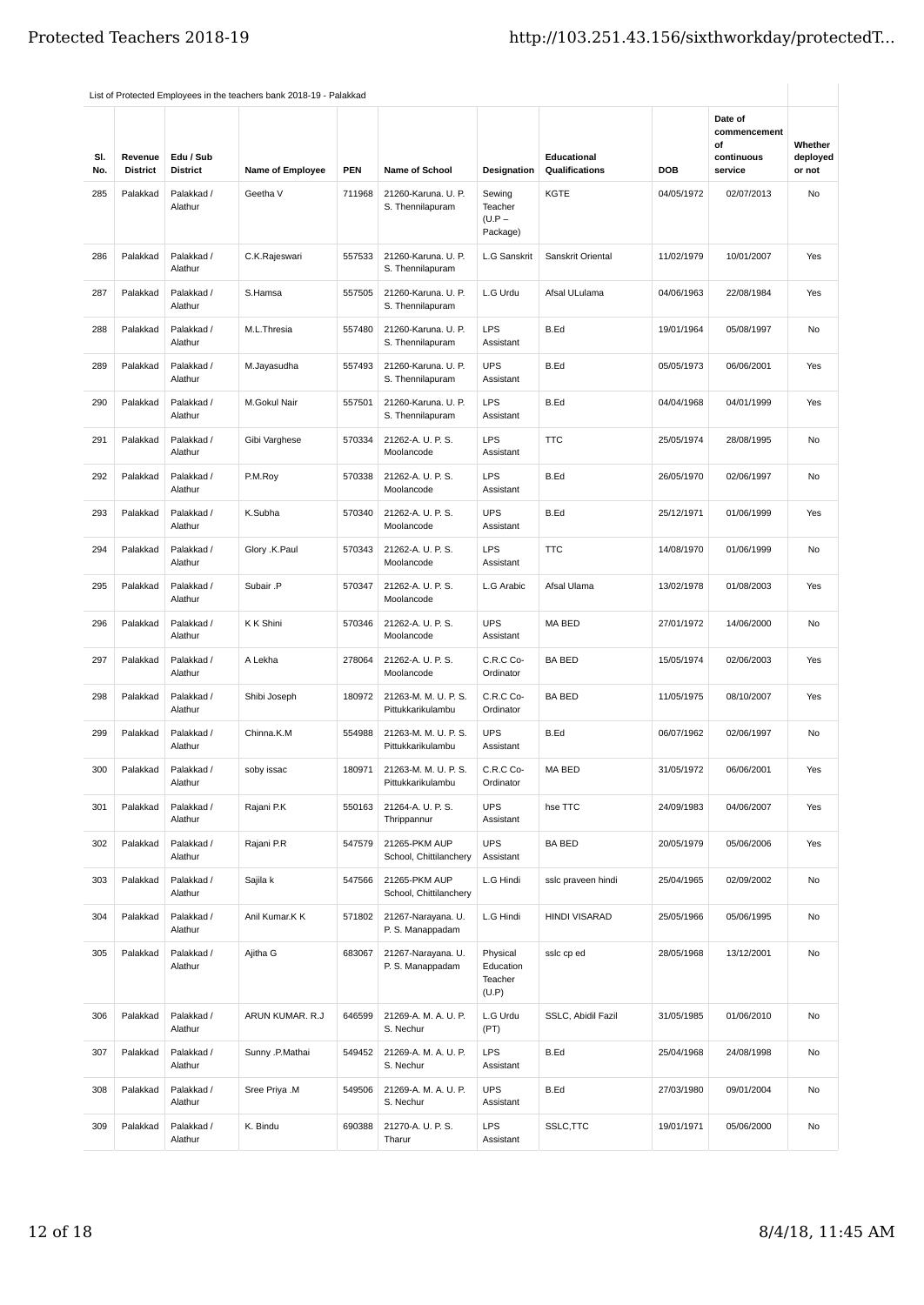| SI.<br>No. | Revenue<br><b>District</b> | Edu / Sub<br><b>District</b> | <b>Name of Employee</b> | <b>PEN</b> | <b>Name of School</b>                          | Designation                                              | Educational<br>Qualifications | <b>DOB</b> | Date of<br>commencement<br>οf<br>continuous<br>service | Whether<br>deployed<br>or not |
|------------|----------------------------|------------------------------|-------------------------|------------|------------------------------------------------|----------------------------------------------------------|-------------------------------|------------|--------------------------------------------------------|-------------------------------|
| 310        | Palakkad                   | Palakkad /<br>Alathur        | Bindu K.S               | 549472     | 21270-A. U. P. S.<br>Tharur                    | <b>LPS</b><br>Assistant                                  | PDC, TTC                      | 31/03/1971 | 20/06/1991                                             | No                            |
| 311        | Palakkad                   | Palakkad /<br>Alathur        | Sobhana M               | 571804     | 21271-Gandhi.<br>Smaraka, U. P. S.<br>Mangalam | Physical<br>Education<br>Teacher<br>$(U.P -$<br>Package) | SSLC, CPed                    | 20/02/1974 | 02/07/2013                                             | No                            |
| 312        | Palakkad                   | Palakkad /<br>Alathur        | Parvathy V              | 553542     | 21271-Gandhi.<br>Smaraka. U. P. S.<br>Mangalam | L.G Hindi                                                | Hindi bhooshan                | 10/04/1963 | 01/06/1998                                             | No                            |
| 313        | Palakkad                   | Palakkad /<br>Alathur        | Anju Mohan              | 553539     | 21271-Gandhi.<br>Smaraka. U. P. S.<br>Mangalam | <b>UPS</b><br>Assistant                                  | <b>TTC</b>                    | 30/05/1988 | 02/06/2008                                             | Yes                           |
| 314        | Palakkad                   | Palakkad /<br>Alathur        | S.Soumya                | 557816     | 21273-A. U. P. S.<br>Perukulam                 | <b>UPS</b><br>Assistant                                  | B.Ed                          | 30/05/1978 | 19/07/2004                                             | No                            |
| 315        | Palakkad                   | Palakkad /<br>Alathur        | C.Promod                | 557822     | 21273-A. U. P. S.<br>Perukulam                 | <b>UPS</b><br>Assistant                                  | B.Ed                          | 30/05/1979 | 05/06/2006                                             | No                            |
| 316        | Palakkad                   | Palakkad /<br>Alathur        | V.C Prajitha            | 558232     | 21273-A. U. P. S.<br>Perukulam                 | <b>UPS</b><br>Assistant                                  | <b>TTC</b>                    | 06/04/1984 | 06/06/2006                                             | Yes                           |
| 317        | Palakkad                   | Palakkad /<br>Alathur        | S.Deepa                 | 558235     | 21273-A. U. P. S.<br>Perukulam                 | C.R.C Co-<br>Ordinator                                   | <b>TTC</b>                    | 02/05/1985 | 07/06/2006                                             | Yes                           |
| 318        | Palakkad                   | Palakkad /<br>Alathur        | T.P. Nebeesa            | 558265     | 21273-A. U. P. S.<br>Perukulam                 | L.G Arabic                                               | afsal ul ulama                | 15/01/1963 | 17/11/1987                                             | No                            |
| 319        | Palakkad                   | Palakkad /<br>Alathur        | R.Hareesh Menon         | 559090     | 21273-A. U. P. S.<br>Perukulam                 | L.G Urdu                                                 | urudu                         | 30/05/1988 | 03/12/2007                                             | No                            |
| 320        | Palakkad                   | Palakkad /<br>Alathur        | Abhijith P              | 709588     | 21273-A. U. P. S.<br>Perukulam                 | <b>L.G Sanskrit</b><br>(PT)                              | hse sanskrit (O)              | 29/04/1992 | 01/06/2011                                             | No                            |
| 321        | Palakkad                   | Palakkad /<br>Alathur        | N. Jagatha              | 558246     | 21273-A. U. P. S.<br>Perukulam                 | Sewing<br>Teacher<br>(U.P)                               | SSLC, KGTE                    | 26/05/1964 | 15/07/1983                                             | No                            |
| 322        | Palakkad                   | Palakkad /<br>Alathur        | Sreekala. K             | 560317     | 21274-T. M. H.U. P.<br>S. Manjapra             | <b>UPS</b><br>Assistant                                  | B.Ed                          | 31/05/1967 | 03/06/1996                                             | <b>No</b>                     |
| 323        | Palakkad                   | Palakkad /<br>Alathur        | Bindu John.T            | 560326     | 21274-T. M. H.U. P.<br>S. Manjapra             | <b>UPS</b><br>Assistant                                  | B.Ed                          | 26/03/1973 | 05/06/2006                                             | <b>No</b>                     |
| 324        | Palakkad                   | Palakkad /<br>Alathur        | Ency Varkey             | 547952     | 21275-A. U. P. S.<br>Vadakkenchery             | <b>UPS</b><br>Assistant                                  | B.Ed                          | 05/11/1976 | 06/06/2006                                             | Yes                           |
| 325        | Palakkad                   | Palakkad /<br>Alathur        | Lasitha.V               | 547961     | 21275-A. U. P. S.<br>Vadakkenchery             | Sewing<br>Teacher<br>(U.P)                               | SSLC, KGTE                    | 01/05/1965 | 01/07/1986                                             | No                            |
| 326        | Palakkad                   | Palakkad /<br>Chittur        | Reena.K                 | 237550     | 21337-R. K. M. L. P.<br>S. Kalyanapetta        | <b>LPS</b><br>Assistant                                  | B.A, B.Ed                     | 07/07/1963 | 04/10/2001                                             | No                            |
| 327        | Palakkad                   | Palakkad /<br>Chittur        | Jeena.T.H               | 234850     | 21338-C. A. L. P. S.<br>Pannipperumthala       | C.R.C Co-<br>Ordinator                                   | PLUS TWO, TTC                 | 28/04/1986 | 08/11/2006                                             | Yes                           |
| 328        | Palakkad                   | Palakkad /<br>Chittur        | Beena.G                 | 589655     | 21341-A. L. P. S.<br>Ramassery                 | <b>LPS</b><br>Assistant                                  | TTC, BA                       | 24/02/1972 | 04/06/1998                                             | No                            |
| 329        | Palakkad                   | Palakkad /<br>Chittur        | Josekutty.M.A           | 652868     | 21341-A. L. P. S.<br>Ramassery                 | C.R.C Co-<br>Ordinator                                   | PDC, TTC                      | 05/02/1969 | 01/09/2000                                             | Yes                           |
| 330        | Palakkad                   | Palakkad /<br>Chittur        | Sheeba Sam              | 652499     | 21341-A. L. P. S.<br>Ramassery                 | <b>LPS</b><br>Assistant                                  | PDC, TTC                      | 16/05/1967 | 14/12/1998                                             | No                            |
| 331        | Palakkad                   | Palakkad /<br>Chittur        | Maya.C.K                | 604294     | 21342-K. K. M. L. P.<br>S. Vandithavalam       | <b>LPS</b><br>Assistant                                  | PLUS TWO, TTC                 | 20/04/1988 | 01/06/2009                                             | No                            |
| 332        | Palakkad                   | Palakkad /<br>Chittur        | Archana.P               | 642277     | 21357-A. U. P. S.<br>Appupillayur              | L.G Hindi                                                | RBP, B.com, B.Ed              | 15/01/1972 | 28/07/1993                                             | No                            |
| 333        | Palakkad                   | Palakkad /<br>Chittur        | Ayisha.S                | 655023     | 21360-S. N. U. P. S.<br>Nallamadanchalla       | L.G Arabic<br>(PT)                                       | Afsal Ulma Preliminary        | 03/02/1984 | 19/06/2006                                             | No                            |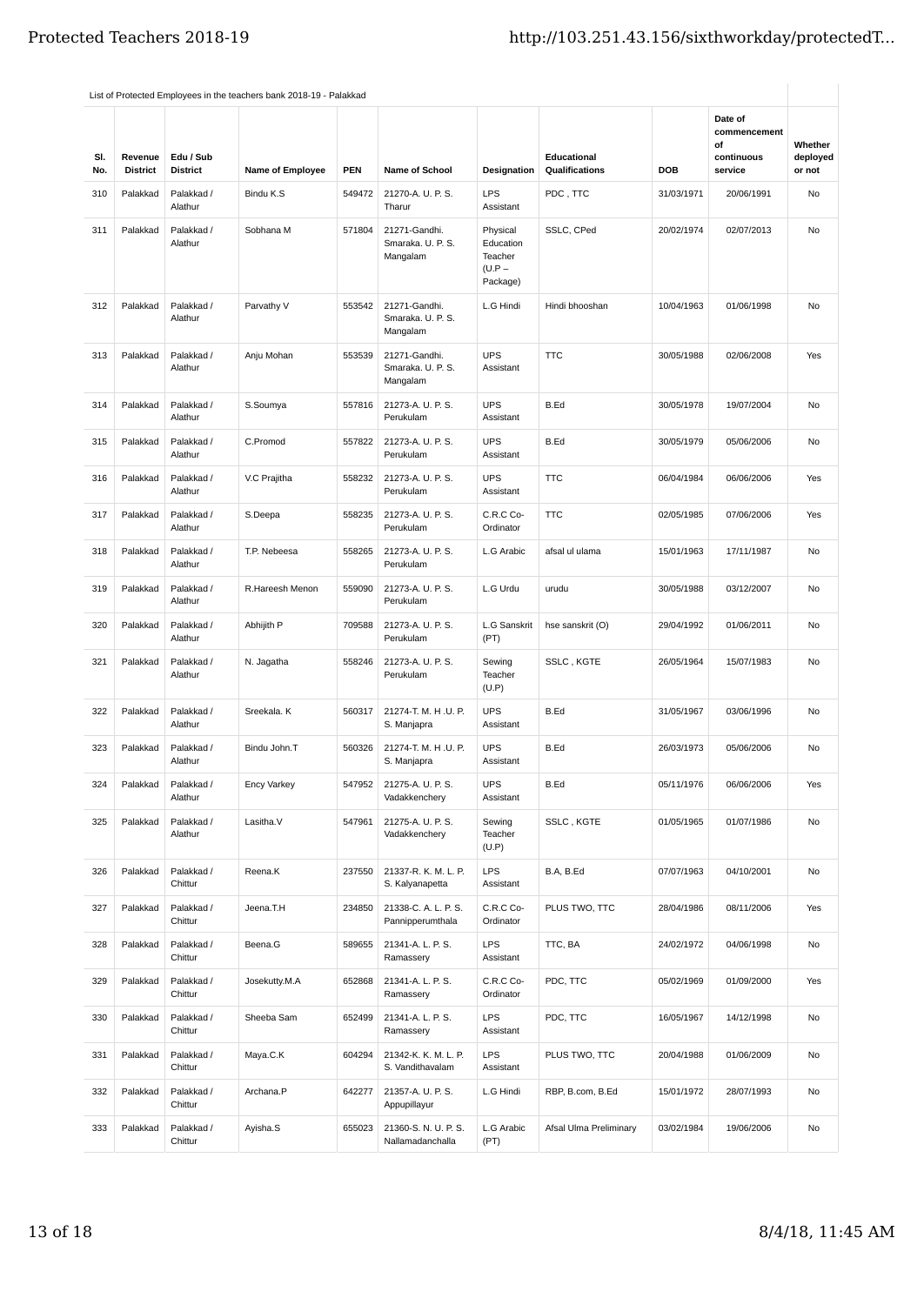|            |                            |                              |                         |            |                                                    |                         |                               |            | Date of                                     |                               |
|------------|----------------------------|------------------------------|-------------------------|------------|----------------------------------------------------|-------------------------|-------------------------------|------------|---------------------------------------------|-------------------------------|
| SI.<br>No. | Revenue<br><b>District</b> | Edu / Sub<br><b>District</b> | <b>Name of Employee</b> | <b>PEN</b> | Name of School                                     | Designation             | Educational<br>Qualifications | <b>DOB</b> | commencement<br>οf<br>continuous<br>service | Whether<br>deployed<br>or not |
| 334        | Palakkad                   | Palakkad /<br>Chittur        | K.Sachu                 | 654638     | 21360-S. N. U. P. S.<br>Nallamadanchalla           | <b>UPS</b><br>Assistant | BA, B.Ed                      | 25/01/1967 | 16/08/1993                                  | No                            |
| 335        | Palakkad                   | Palakkad /<br>Chittur        | Jeeja.K.B               | 454776     | 21360-S. N. U. P. S.<br>Nallamadanchalla           | <b>UPS</b><br>Assistant | B.sc, B.Ed                    | 15/05/1968 | 30/09/1992                                  | No                            |
| 336        | Palakkad                   | Palakkad /<br>Chittur        | N.Y.Indu                | 654660     | 21360-S. N. U. P. S.<br>Nallamadanchalla           | <b>UPS</b><br>Assistant | B.Sc, B.ED                    | 30/05/1970 | 06/06/1994                                  | No                            |
| 337        | Palakkad                   | Palakkad /<br>Chittur        | Geetha.K.V              | 666576     | 21362-S. V. S. M. U.<br>P. S. Pudussery            | <b>LPS</b><br>Assistant | SSLC, TTC                     | 31/05/1967 | 25/06/1985                                  | No                            |
| 338        | Palakkad                   | Palakkad /<br>Chittur        | Jayadevan.K.V           | 666512     | 21362-S.V.S.M.U.<br>P. S. Pudussery                | <b>UPS</b><br>Assistant | M.A, B.Ed                     | 19/05/1964 | 01/06/1989                                  | No                            |
| 339        | Palakkad                   | Palakkad /<br>Chittur        | Jayasree.P.S            | 666516     | 21362-S.V.S.M.U.<br>P. S. Pudussery                | <b>LPS</b><br>Assistant | PDC, TTC                      | 20/03/1968 | 01/06/1989                                  | No                            |
| 340        | Palakkad                   | Palakkad /<br>Chittur        | Geetha.V.V              | 666524     | 21362-S.V.S.M.U.<br>P. S. Pudussery                | <b>LPS</b><br>Assistant | B.Sc, B.ED                    | 17/07/1962 | 06/06/1994                                  | <b>No</b>                     |
| 341        | Palakkad                   | Palakkad /<br>Chittur        | Pradeepa.A.V            | 666532     | 21362-S.V.S.M.U.<br>P. S. Pudussery                | L.G Hindi               | Hindi Praveen                 | 18/10/1972 | 12/09/1996                                  | <b>No</b>                     |
| 342        | Palakkad                   | Palakkad /<br>Chittur        | Jayasree.T              | 0          | 21362-S.V.S.M.U.<br>P. S. Pudussery                | <b>LPS</b><br>Assistant | B.Sc, B.ED                    | 02/12/1968 | 06/05/2000                                  | Yes                           |
| 343        | Palakkad                   | Palakkad /<br>Chittur        | Sreekumar.K.V           | 0          | 21362-S.V.S.M.U.<br>P. S. Pudussery                | C.R.C Co-<br>Ordinator  | B.A, B.Ed                     | 11/03/1965 | 24/02/1999                                  | Yes                           |
| 344        | Palakkad                   | Palakkad /<br>Coyalamannam   | Laisamma P G            | 555754     | 21425-K. J. B. S.<br>Kuthanur                      | <b>LPS</b><br>Assistant | PDC, TTC                      | 17/03/1969 | 01/11/1990                                  | No                            |
| 345        | Palakkad                   | Palakkad /<br>Coyalamannam   | Saranya K               | 555756     | 21425-K. J. B. S.<br>Kuthanur                      | <b>LPS</b><br>Assistant | $+2$ , TTC                    | 13/04/1977 | 29/07/1998                                  | Yes                           |
| 346        | Palakkad                   | Palakkad /<br>Coyalamannam   | Shobha <sub>S</sub>     | 555758     | 21425-K. J. B. S.<br>Kuthanur                      | <b>LPS</b><br>Assistant | $+2$ , TTC                    | 02/02/1981 | 02/06/2004                                  | Yes                           |
| 347        | Palakkad                   | Palakkad /<br>Coyalamannam   | Prasanna.K              | 798962     | 21425-K. J. B. S.<br>Kuthanur                      | <b>LPS</b><br>Assistant | PDC, TTC                      | 03/03/1984 | 10/08/2006                                  | Yes                           |
| 348        | Palakkad                   | Palakkad /<br>Coyalamannam   | Beena.V.K               | 553715     | 21427-A. J. B. S.<br>Kuthanur                      | <b>LPS</b><br>Assistant | PDC,TTC                       | 31/05/1973 | 01/09/2005                                  | No                            |
| 349        | Palakkad                   | Palakkad /<br>Coyalamannam   | Deepa.S                 | 553716     | 21427-A. J. B. S.<br>Kuthanur                      | <b>LPS</b><br>Assistant | $+2$ , TTC                    | 25/05/1983 | 02/06/2008                                  | Yes                           |
| 350        | Palakkad                   | Palakkad /<br>Coyalamannam   | Shahina.P.A             | 554645     | 21429-A. L. P. S.<br>Mathur West                   | LPS<br>Assistant        | +2, TTC                       | 10/04/1983 | 03/09/2004                                  | Yes                           |
| 351        | Palakkad                   | Palakkad /<br>Coyalamannam   | Salini.K.K              | 653763     | 21444-SABARI<br>V.L.N.M.U.P.S.<br>Vilayanchathanur | <b>UPS</b><br>Assistant | BA, BEd                       | 30/05/1979 | 01/06/2011                                  | Yes                           |
| 352        | Palakkad                   | Palakkad /<br>Coyalamannam   | Sumam John              | 705324     | 21444-SABARI<br>V.L.N.M.U.P.S.<br>Vilayanchathanur | <b>UPS</b><br>Assistant | MSc, BEd                      | 06/03/1980 | 01/06/2009                                  | No                            |
| 353        | Palakkad                   | Palakkad /<br>Coyalamannam   | Divya.P                 | 653750     | 21444-SABARI<br>V.L.N.M.U.P.S.<br>Vilayanchathanur | <b>UPS</b><br>Assistant | Mcom, BEd                     | 10/02/1981 | 01/06/2011                                  | No                            |
| 354        | Palakkad                   | Palakkad /<br>Coyalamannam   | Sajeesh.V.K             | 554525     | 21447-K. A. M. U. P.<br>S. Chulanur                | <b>LPS</b><br>Assistant | $+2$ , TTC                    | 10/05/1986 | 31/12/2007                                  | No                            |
| 355        | Palakkad                   | Palakkad /<br>Coyalamannam   | Bindu.V                 | 554518     | 21447-K. A. M. U. P.<br>S. Chulanur                | <b>UPS</b><br>Assistant | Bsc, BEd                      | 13/04/1975 | 05/06/2002                                  | No                            |
| 356        | Palakkad                   | Palakkad /<br>Coyalamannam   | Vasanthakumary.S        | 552225     | 21448-A. B. U. P. S<br>Kannadi                     | L.G Urdu                | SSLC, Abid I Fazil            | 22/05/1969 | 18/08/1990                                  | No                            |
| 357        | Palakkad                   | Palakkad /<br>Coyalamannam   | Sunitha T P             | 552277     | 21448-A. B. U. P. S<br>Kannadi                     | <b>UPS</b><br>Assistant | MA, B Ed                      | 17/12/1971 | 06/06/2001                                  | Yes                           |
| 358        | Palakkad                   | Palakkad /<br>Coyalamannam   | Indu B                  | 552290     | 21448-A. B. U. P. S<br>Kannadi                     | <b>UPS</b><br>Assistant | MA, B Ed                      | 28/05/1972 | 29/01/2005                                  | No                            |
| 359        | Palakkad                   | Palakkad /<br>Coyalamannam   | Rajani M                | 552300     | 21448-A. B. U. P. S<br>Kannadi                     | <b>UPS</b><br>Assistant | BSc, BEd                      | 11/01/1971 | 07/06/2005                                  | No                            |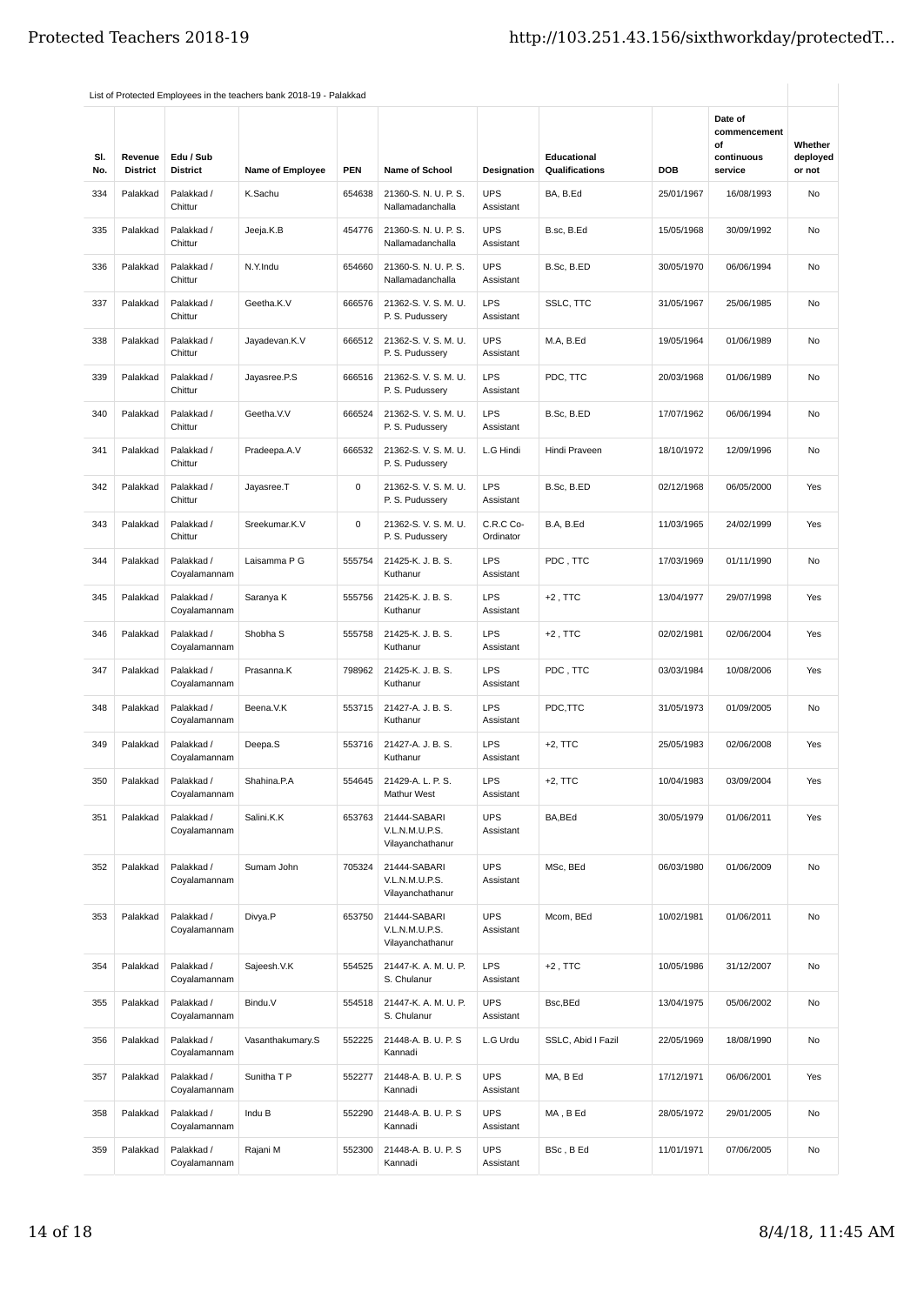|            |                            |                              |                         |            |                                         |                         |                                      |            | Date of                                     |                               |
|------------|----------------------------|------------------------------|-------------------------|------------|-----------------------------------------|-------------------------|--------------------------------------|------------|---------------------------------------------|-------------------------------|
| SI.<br>No. | Revenue<br><b>District</b> | Edu / Sub<br><b>District</b> | <b>Name of Employee</b> | <b>PEN</b> | Name of School                          | <b>Designation</b>      | <b>Educational</b><br>Qualifications | <b>DOB</b> | commencement<br>οf<br>continuous<br>service | Whether<br>deployed<br>or not |
| 360        | Palakkad                   | Palakkad /<br>Coyalamannam   | Anitha K                | 153705     | 21448-A. B. U. P. S<br>Kannadi          | C.R.C Co-<br>Ordinator  | BA, B Ed                             | 25/05/1975 | 09/06/2005                                  | Yes                           |
| 361        | Palakkad                   | Palakkad /<br>Coyalamannam   | Nazeema C A             | 552313     | 21448-A. B. U. P. S<br>Kannadi          | L.G Arabic              | SSLC, Afsal Uluma                    | 25/05/1975 | 01/07/2004                                  | No                            |
| 362        | Palakkad                   | Palakkad /<br>Coyalamannam   | Latha.V                 | 552267     | 21448-A. B. U. P. S<br>Kannadi          | <b>UPS</b><br>Assistant | MA. B Ed                             | 28/05/1968 | 12/08/1999                                  | No                            |
| 363        | Palakkad                   | Palakkad /<br>Coyalamannam   | Rugmini P V             | 555925     | 21449-A. U. P. S.<br>Chenganiyur        | L.G Hindi               | BA, B Ed                             | 30/05/1969 | 01/06/1998                                  | No                            |
| 364        | Palakkad                   | Palakkad /<br>Kollamghode    | Seethalakshmi N.S       | 567513     | 21521-A. L. P. S.<br>Ozhuvupara         | <b>LPS</b><br>Assistant | BA, TTC                              | 30/05/1972 | 12/11/2003                                  | No                            |
| 365        | Palakkad                   | Palakkad /<br>Kollamghode    | Bhavana V               | 567516     | 21521-A. L. P. S.<br>Ozhuvupara         | <b>LPS</b><br>Assistant | BA, TTC                              | 28/04/1986 | 14/11/2005                                  | <b>No</b>                     |
| 366        | Palakkad                   | Palakkad /<br>Kollamghode    | Sumesh K.R              | 657831     | 21521-A. L. P. S.<br>Ozhuvupara         | <b>LPS</b><br>Assistant | B Sc, TTC                            | 31/05/1983 | 01/06/2011                                  | No                            |
| 367        | Palakkad                   | Palakkad /<br>Kollamghode    | Jancy V.M               | 673241     | 21522-M. E. L. P. S.<br>Padagiri        | <b>LPS</b><br>Assistant | PDC, TTC                             | 01/10/1974 | 25/06/2002                                  | No                            |
| 368        | Palakkad                   | Palakkad /<br>Kollamghode    | Priya M                 | 673273     | 21522-M. E. L. P. S.<br>Padagiri        | <b>LPS</b><br>Assistant | PDC, TTC                             | 07/02/1979 | 03/11/2003                                  | <b>No</b>                     |
| 369        | Palakkad                   | Palakkad /<br>Kollamghode    | Mumthaj M.A             | 646542     | 21523-V. M. L. P. S.<br>Palakkapotta    | <b>LPS</b><br>Assistant | PDC, TTC                             | 17/01/1981 | 02/06/2004                                  | Yes                           |
| 370        | Palakkad                   | Palakkad /<br>Kollamghode    | Riyas A                 | 644657     | 21523-V. M. L. P. S.<br>Palakkapotta    | <b>LPS</b><br>Assistant | HSE, TTC                             | 15/05/1984 | 12/11/2004                                  | Yes                           |
| 371        | Palakkad                   | Palakkad /<br>Kollamghode    | Tinu M Joy              | 646657     | 21523-V. M. L. P. S.<br>Palakkapotta    | <b>LPS</b><br>Assistant | HSE, TTC                             | 30/05/1986 | 12/12/2005                                  | Yes                           |
| 372        | Palakkad                   | Palakkad /<br>Kollamghode    | Sreenath P.M            | 646660     | 21523-V. M. L. P. S.<br>Palakkapotta    | <b>LPS</b><br>Assistant | THSE, TTC                            | 10/01/1989 | 01/06/2009                                  | Yes                           |
| 373        | Palakkad                   | Palakkad /<br>Kollamghode    | Jancy K S               | 664277     | 21524-M. A. L. P S.<br>Pallam           | <b>LPS</b><br>Assistant | B Com, TTC                           | 11/12/1980 | 10/11/2006                                  | Yes                           |
| 374        | Palakkad                   | Palakkad /<br>Kollamghode    | Manuja Sekhar           | 668585     | 21532-S. M. M. L. P.<br>S. Vithanassery | <b>LPS</b><br>Assistant | PDC, TTC                             | 30/05/1973 | 02/06/2004                                  | <b>No</b>                     |
| 375        | Palakkad                   | Palakkad /<br>Kollamghode    | Priya R                 | 668588     | 21532-S. M. M. L. P.<br>S. Vithanassery | LPS<br>Assistant        | BA, TTC                              | 28/05/1978 | 02/06/2004                                  | No                            |
| 376        | Palakkad                   | Palakkad /<br>Kollamghode    | Sajitha V R             | 668592     | 21532-S. M. M. L. P.<br>S. Vithanassery | LPS<br>Assistant        | PDC, TTC                             | 02/05/1981 | 03/10/2006                                  | No                            |
| 377        | Palakkad                   | Palakkad /<br>Kollamghode    | Beena David             | 643116     | 21541-A. L. P. S.<br>Koodallur          | <b>LPS</b><br>Assistant | BA, B Ed                             | 11/04/1969 | 01/06/1998                                  | No                            |
| 378        | Palakkad                   | Palakkad /<br>Kollamghode    | Mohammed Ibrahim        | 672658     | 21546-A. L. P. S.<br>Nenmeni            | <b>LPS</b><br>Assistant | BA, B Ed                             | 02/01/1969 | 01/11/1997                                  | No                            |
| 379        | Palakkad                   | Palakkad /<br>Kollamghode    | Julie P J               | 672648     | 21546-A. L. P. S.<br>Nenmeni            | <b>LPS</b><br>Assistant | SSLC, TTC                            | 19/11/1974 | 13/02/1997                                  | No                            |
| 380        | Palakkad                   | Palakkad /<br>Kollamghode    | Mahmooda A              | 672657     | 21546-A. L. P. S.<br>Nenmeni            | <b>LPS</b><br>Assistant | BA, TTC                              | 24/07/1980 | 13/10/2004                                  | No                            |
| 381        | Palakkad                   | Palakkad /<br>Kollamghode    | Nisha N                 | 672660     | 21546-A. L. P. S.<br>Nenmeni            | <b>LPS</b><br>Assistant | PDC, TTC                             | 09/12/1985 | 01/08/2007                                  | Yes                           |
| 382        | Palakkad                   | Palakkad /<br>Kollamghode    | Rasheed T               | 672666     | 21546-A. L. P. S.<br>Nenmeni            | L.G Arabic              | PDC, Afsal-ul-ulma                   | 21/04/1983 | 02/05/2004                                  | No                            |
| 383        | Palakkad                   | Palakkad /<br>Kollamghode    | Minu G Sharma           | 665253     | 21547-A. U. P. S.<br>Alampallam         | <b>UPS</b><br>Assistant | <b>SSLC TTC</b>                      | 30/05/1987 | 19/10/2006                                  | No                            |
| 384        | Palakkad                   | Palakkad /<br>Kollamghode    | C Ragini                | 665424     | 21547-A. U. P. S.<br>Alampallam         | <b>LPS</b><br>Assistant | <b>SSLC TTC</b>                      | 30/05/1989 | 01/06/2011                                  | Yes                           |
| 385        | Palakkad                   | Palakkad /<br>Kollamghode    | P Sumathi               | 665423     | 21547-A. U. P. S.<br>Alampallam         | <b>LPS</b><br>Assistant | <b>B Com TTC</b>                     | 03/03/1976 | 11/06/2007                                  | Yes                           |
| 386        | Palakkad                   | Palakkad /<br>Kollamghode    | Sunitha .A              | 666724     | 21555-E. K. E.M. U.<br>P. S. Thalur     | <b>UPS</b><br>Assistant | BcomTTC                              | 20/05/1974 | 02/06/2003                                  | Yes                           |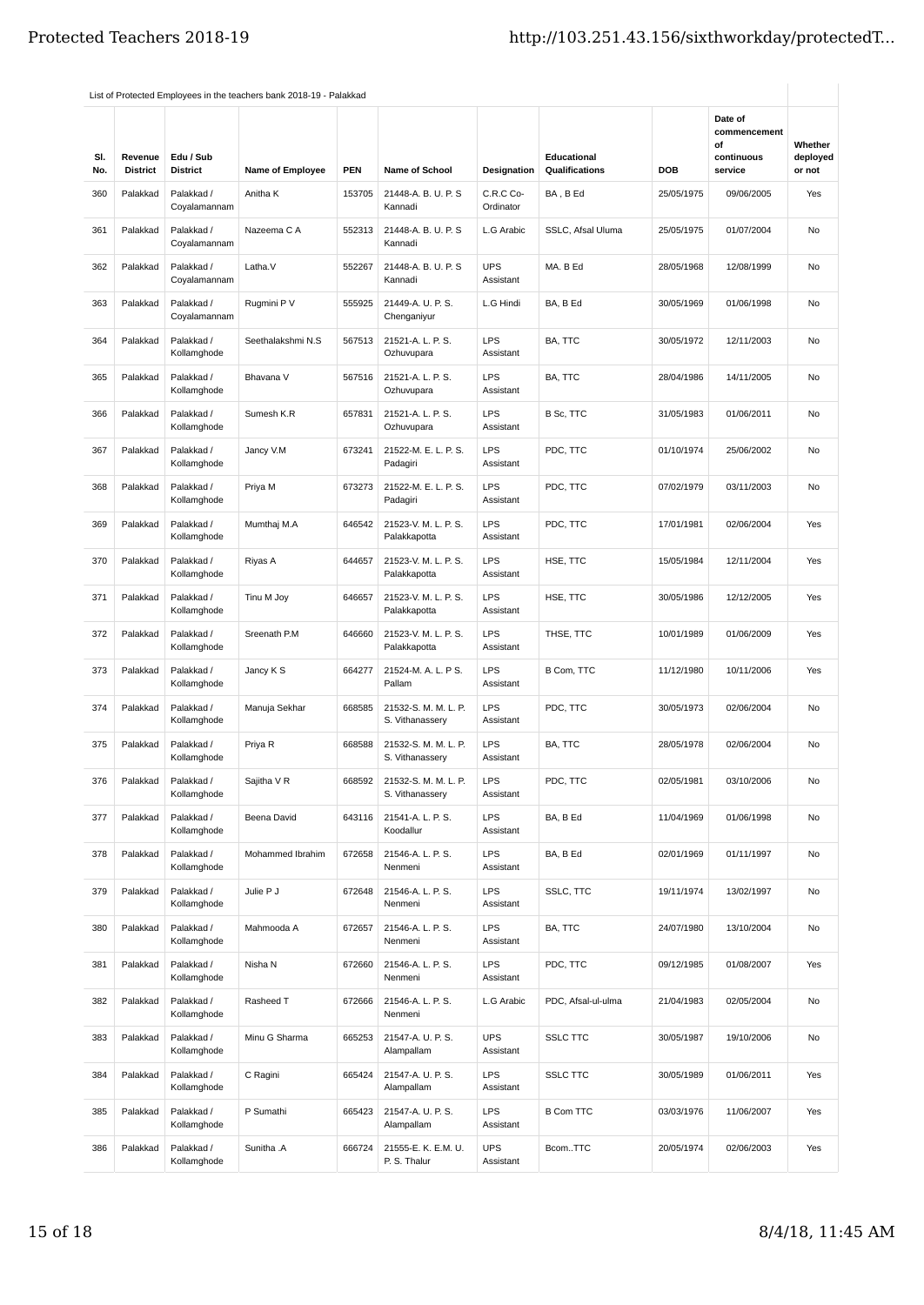| SI.<br>No. | Revenue<br><b>District</b> | Edu / Sub<br><b>District</b> | <b>Name of Employee</b> | <b>PEN</b> | <b>Name of School</b>                   | Designation             | <b>Educational</b><br>Qualifications       | DOB        | Date of<br>commencement<br>οf<br>continuous<br>service | Whether<br>deployed<br>or not |
|------------|----------------------------|------------------------------|-------------------------|------------|-----------------------------------------|-------------------------|--------------------------------------------|------------|--------------------------------------------------------|-------------------------------|
| 387        | Palakkad                   | Palakkad /<br>Kollamghode    | <b>Binamary .K.A</b>    | 559112     | 21557-K. V. M.M. U.<br>P. S. Vadavannur | C.R.C Co-<br>Ordinator  | B.A, B.Ed                                  | 16/05/1973 | 27/09/2004                                             | Yes                           |
| 388        | Palakkad                   | Palakkad /<br>Kollamghode    | Abdul Nazar             | 559116     | 21557-K. V. M.M. U.<br>P. S. Vadavannur | L.G Arabic              | <b>BA Bed Arabic</b>                       | 25/05/1972 | 19/07/2004                                             | No                            |
| 389        | Palakkad                   | Palakkad /<br>Palakkad       | priya.p                 | 553273     | 21601-A. J. B. S.<br>Andimadam          | <b>LPS</b><br>Assistant | <b>VHSE TTC</b>                            | 13/05/1983 | 12/06/2007                                             | Yes                           |
| 390        | Palakkad                   | Palakkad /<br>Palakkad       | Sreeja.p                | 553278     | 21601-A. J. B. S.<br>Andimadam          | <b>LPS</b><br>Assistant | DEGREE, TTC                                | 29/05/1984 | 19/10/2007                                             | Yes                           |
| 391        | Palakkad                   | Palakkad /<br>Palakkad       | N.R.Sheebha             | 553269     | 21601-A. J. B. S.<br>Andimadam          | <b>LPS</b><br>Assistant | <b>TTC VHSE</b>                            | 27/10/1977 | 04/11/2003                                             | No                            |
| 392        | Palakkad                   | Palakkad /<br>Palakkad       | Smitha.K.N.             | 665486     | 21602-A. J. B. S.<br>Kalpathy           | <b>LPS</b><br>Assistant | PDC TTC                                    | 29/05/1980 | 04/06/2004                                             | Yes                           |
| 393        | Palakkad                   | Palakkad /<br>Palakkad       | Unnikrishnan.p          | 665485     | 21602-A. J. B. S.<br>Kalpathy           | <b>LPS</b><br>Assistant | SSLC, PDC, TTC                             | 23/05/1977 | 25/02/2004                                             | Yes                           |
| 394        | Palakkad                   | Palakkad /<br>Palakkad       | Simy Francis.K          | 158928     | 21605-A. J. B. S. V.<br>N. Puram        | C.R.C Co-<br>Ordinator  | PLUS TWO, TTC                              | 17/04/1983 | 16/06/2004                                             | Yes                           |
| 395        | Palakkad                   | Palakkad /<br>Palakkad       | Valsala.v               | 559510     | 21639-A. U. P. S.<br>Kalmandapam        | <b>L.G Sanskrit</b>     | <b>SSLC SANSKRIT</b><br><b>EXAMINATION</b> | 30/05/1963 | 19/06/1987                                             | No                            |
| 396        | Palakkad                   | Palakkad /<br>Palakkad       | SajithaK.M.             | 603946     | 21640-A.U.P.S<br>Muttikulangara         | <b>LPS</b><br>Assistant | PLUS TWO, TTC                              | 12/02/1983 | 02/06/2004                                             | No                            |
| 397        | Palakkad                   | Palakkad /<br>Palakkad       | Sivaramakrishnan        | 527407     | 21652-N. T. U. P. S.<br>Palakkad        | <b>UPS</b><br>Assistant | CPED                                       | 31/05/1969 | 11/07/1991                                             | No                            |
| 398        | Palakkad                   | Palakkad /<br>Palakkad       | Rahmath.P               | 527394     | 21652-N. T. U. P. S.<br>Palakkad        | L.G Arabic              | SSLC AFSAL ULAMA                           | 28/05/1966 | 20/06/1991                                             | No                            |
| 399        | Palakkad                   | Palakkad /<br>Palakkad       | Hyderali.N              | 526956     | 21652-N. T. U. P. S.<br>Palakkad        | L.G Urdu                | <b>SSLC URDU HIGHER</b>                    | 30/05/1977 | 04/09/2001                                             | <b>No</b>                     |
| 400        | Palakkad                   | Palakkad /<br>Palakkad       | Justin.K.Kurian         | 652035     | 21656-St. Sebastian<br>S. B. S Palakkad | L.G Hindi               | Rashtrabhasha praveen                      | 08/07/1975 | 01/10/2003                                             | No                            |
| 401        | Palakkad                   | Palakkad /<br>Palakkad       | Sreeja.K                | 649974     | 21660-M. M. U. P. S.<br>Pudupariyaram   | L.G Hindi               | SIKSHA VISHARADH                           | 20/05/1977 | 02/06/2011                                             | No                            |
| 402        | Palakkad                   | Palakkad /<br>Palakkad       | Girish.C                | 159090     | 21661-A. U. P. S.<br>Kalpathy           | C.R.C Co-<br>Ordinator  | <b>BSc BEd</b>                             | 10/09/1970 | 17/12/1997                                             | Yes                           |
| 403        | Palakkad                   | Palakkad /<br>Palakkad       | John Jose.P             | 511520     | 21661-A. U. P. S.<br>Kalpathy           | <b>UPS</b><br>Assistant | BCom, BEd                                  | 08/03/1968 | 25/09/1995                                             | No                            |
| 404        | Palakkad                   | Palakkad /<br>Palakkad       | Sunitha.A               | 511305     | 21661-A. U. P. S.<br>Kalpathy           | <b>UPS</b><br>Assistant | BSc, BEd                                   | 06/05/1963 | 30/12/1991                                             | Yes                           |
| 405        | Palakkad                   | Palakkad /<br>Palakkad       | Prabhulkumar.R          | 511333     | 21661-A. U. P. S.<br>Kalpathy           | <b>UPS</b><br>Assistant | BA, BEd                                    | 31/05/1964 | 09/06/1992                                             | No                            |
| 406        | Palakkad                   | Palakkad /<br>Palakkad       | Bindu.B.Nair            | 511519     | 21661-A. U. P. S.<br>Kalpathy           | <b>UPS</b><br>Assistant | <b>BSc BEd</b>                             | 27/05/1970 | 05/06/1995                                             | Yes                           |
| 407        | Palakkad                   | Palakkad /<br>Parali         | Prema K.K               | 159084     | 21714-A. L. P. S.<br>Kinavallur         | C.R.C Co-<br>Ordinator  | BSc, TTC                                   | 02/05/1966 | 15/07/2004                                             | Yes                           |
| 408        | Palakkad                   | Palakkad /<br>Parali         | RukkiyaBeevi.P.H        | 603781     | 21722-N. N. M. B. S.<br>Mundur          | <b>LPS</b><br>Assistant | Afsal Ulamma                               | 01/06/1966 | 03/06/1996                                             | Yes                           |
| 409        | Palakkad                   | Palakkad /<br>Parali         | Prasanna M U            | 691410     | 21727-T. A. J. B. S.<br>Parli           | C.R.C Co-<br>Ordinator  | BA, MA, TTC                                | 26/03/1987 | 22/06/2007                                             | Yes                           |
| 410        | Palakkad                   | Palakkad /<br>Parali         | Prajitha.B              | 612879     | 21735-A. U. P. S.<br>Keralassery        | LPS<br>Assistant        | B A, TTC                                   | 09/03/1974 | 05/06/2002                                             | Yes                           |
| 411        | Palakkad                   | Palakkad /<br>Parali         | Lalipriya.B.S           | 612882     | 21735-A. U. P. S.<br>Keralassery        | <b>LPS</b><br>Assistant | PDC, TTC                                   | 25/04/1977 | 02/06/2004                                             | Yes                           |
| 412        | Palakkad                   | Palakkad /<br>Parali         | Mujeeb.K                | 664923     | 21735-A. U. P. S.<br>Keralassery        | C.R.C Co-<br>Ordinator  | BA, Adib-I-Fasil                           | 20/05/1978 | 01/06/2011                                             | Yes                           |
| 413        | Palakkad                   | Palakkad /<br>Parali         | Rajitha.V               | 612895     | 21735-A. U. P. S.<br>Keralassery        | C.R.C Co-<br>Ordinator  | Sanskrit Teacher<br>Examination            | 06/11/1981 | 02/06/2008                                             | Yes                           |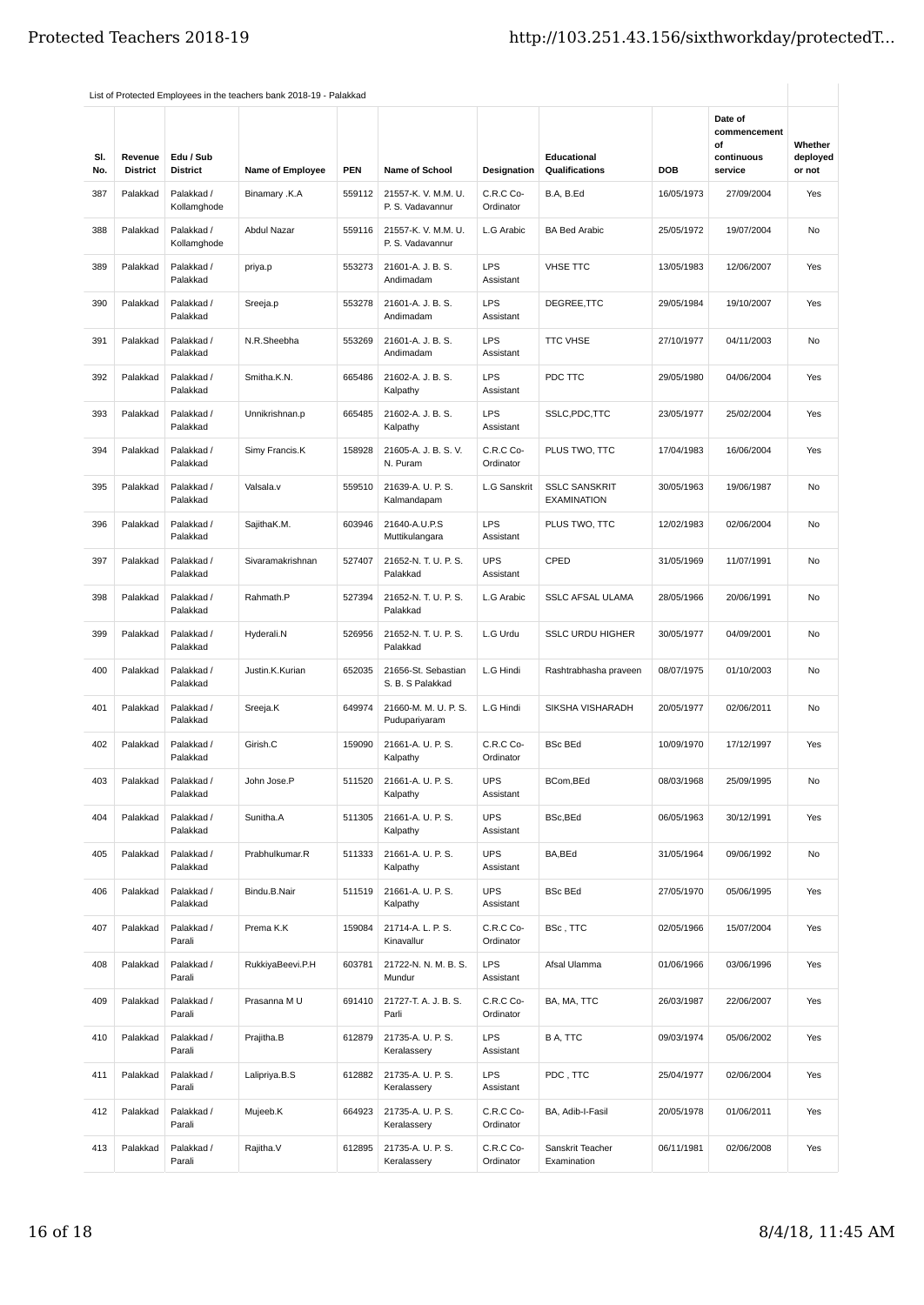| SI.<br>No. | Revenue<br><b>District</b> | Edu / Sub<br><b>District</b> | <b>Name of Employee</b> | <b>PEN</b> | <b>Name of School</b>                            | Designation             | Educational<br>Qualifications           | <b>DOB</b> | Date of<br>commencement<br>οf<br>continuous<br>service | Whether<br>deployed<br>or not |
|------------|----------------------------|------------------------------|-------------------------|------------|--------------------------------------------------|-------------------------|-----------------------------------------|------------|--------------------------------------------------------|-------------------------------|
| 414        | Palakkad                   | Palakkad /<br>Parali         | Anitha.P.V              | 664911     | 21735-A. U. P. S.<br>Keralassery                 | C.R.C Co-<br>Ordinator  | HSE, TTC                                | 13/03/1985 | 02/06/2008                                             | Yes                           |
| 415        | Palakkad                   | Palakkad /<br>Parali         | Sreeraj V               | 612892     | 21735-A. U. P. S.<br>Keralassery                 | <b>UPS</b><br>Assistant | MCom, BEd                               | 15/05/1982 | 02/06/2008                                             | Yes                           |
| 416        | Palakkad                   | Palakkad /<br>Parali         | Abdul Riyas. M          | 531391     | 21736-A. B. U. P. S.<br>Mankara West             | L.G Arabic<br>(PT)      | SSLC, Afzal Ulama                       | 26/05/1985 | 15/07/2005                                             | Yes                           |
| 417        | Palakkad                   | Palakkad /<br>Parali         | Jisni.M.R               | 661989     | 21736-A. B. U. P. S.<br>Mankara West             | <b>LPS</b><br>Assistant | Plus Two, TTC                           | 03/05/1986 | 01/06/2011                                             | No                            |
| 418        | Palakkad                   | Palakkad /<br>Parali         | Shafeek. A              | 531382     | 21736-A. B. U. P. S.<br>Mankara West             | L.G Urdu<br>(PT)        | SSLC, Adib-E-Fazil                      | 15/04/1980 | 05/01/2005                                             | Yes                           |
| 419        | Palakkad                   | Palakkad /<br>Parali         | Vijayalakshmi M         | 528576     | 21737-N. E. U. P. S.<br>Keralassery              | <b>LPS</b><br>Assistant | SSLC, PDC, TTC                          | 23/02/1978 | 01/06/2007                                             | Yes                           |
| 420        | Palakkad                   | Palakkad /<br>Parali         | Ayishabeevi.P M         | 528551     | 21737-N. E. U. P. S.<br>Keralassery              | <b>UPS</b><br>Assistant | SSLC, PDC, BA, MA, B<br>Ed              | 21/01/1977 | 27/07/2005                                             | No                            |
| 421        | Palakkad                   | Palakkad /<br>Parali         | Saleena M               | 588581     | 21738-M. C. B. U. P.<br>S. Mannur                | L.G Arabic<br>(PT)      | BA, BEd                                 | 31/05/1975 | 15/07/2005                                             | Yes                           |
| 422        | Palakkad                   | Palakkad /<br>Parali         | Syamala.S               | 665537     | 21738-M. C. B. U. P.<br>S. Mannur                | L.G Sanskrit<br>(PT)    | SSLC, Sanskrit Teacher<br>Examination   | 31/05/1968 | 01/06/2011                                             | No                            |
| 423        | Palakkad                   | Palakkad /<br>Parali         | Smithakutty             | 690518     | 21738-M. C. B. U. P.<br>S. Mannur                | C.R.C Co-<br>Ordinator  | BSc, BEd                                | 04/11/1972 | 01/06/2006                                             | Yes                           |
| 424        | Palakkad                   | Palakkad /<br>Parali         | A. Beevikutty           | 588577     | 21738-M. C. B. U. P.<br>S. Mannur                | L.G Urdu<br>(PT)        | SSLC, Urdu Higher                       | 15/03/1963 | 20/07/1983                                             | Yes                           |
| 425        | Palakkad                   | Palakkad /<br>Parali         | Sainaba. K.M            | 589020     | 21739-A. U. P. S.<br>Mannur                      | C.R.C Co-<br>Ordinator  | SSC, Afsal- Ul- Ulma                    | 30/04/1972 | 05/06/2000                                             | Yes                           |
| 426        | Palakkad                   | Palakkad /<br>Parali         | K.R. VRINDA             | 526664     | 21741-A. B. U. P. S.<br>Peradikkunnu             | <b>LPS</b><br>Assistant | PLUS TWO, TTC                           | 10/04/1985 | 01/06/2009                                             | Yes                           |
| 427        | Palakkad                   | Palakkad /<br>Parali         | A. SABITHA              | 526653     | 21741-A. B. U. P. S.<br>Peradikkunnu             | <b>LPS</b><br>Assistant | PDC, TTC                                | 11/05/1981 | 14/07/2004                                             | No                            |
| 428        | Palakkad                   | Palakkad /<br>Parali         | Shaicy. K               | 526654     | 21741-A. B. U. P. S.<br>Peradikkunnu             | <b>UPS</b><br>Assistant | VHSC, TTC                               | 07/11/1980 | 04/06/2007                                             | No                            |
| 429        | Palakkad                   | Palakkad /<br>Parali         | Sindhudevi. C.S.        | 520517     | 21742-A. B. U. P. S.<br>Parassery(Peringode)     | <b>UPS</b><br>Assistant | BA, B.Ed                                | 17/09/1978 | 01/06/2005                                             | Yes                           |
| 430        | Palakkad                   | Palakkad /<br>Parali         | Savitha S               | 520523     | 21742-A. B. U. P. S.<br>Parassery(Peringode)     | <b>UPS</b><br>Assistant | BSc, B Ed                               | 16/03/1985 | 25/08/2006                                             | No                            |
| 431        | Palakkad                   | Palakkad /<br>Parali         | Divya .P                | 520540     | 21742-A. B. U. P. S.<br>Parassery(Peringode)     | <b>LPS</b><br>Assistant | Plus Two, TTC                           | 05/11/1981 | 02/01/2007                                             | Yes                           |
| 432        | Palakkad                   | Palakkad /<br>Parali         | Dineshchandran M        | 520542     | 21742-A. B. U. P. S.<br>Parassery(Peringode)     | C.R.C Co-<br>Ordinator  | Plus Two, TTC                           | 02/03/1982 | 04/06/2007                                             | Yes                           |
| 433        | Palakkad                   | Palakkad /<br>Parali         | Vanaja K                | 520519     | 21742-A. B. U. P. S.<br>Parassery(Peringode)     | <b>UPS</b><br>Assistant | B A, B Ed                               | 27/05/1970 | 05/06/2006                                             | No                            |
| 434        | Palakkad                   | Palakkad /<br>Parali         | Mallika E               | 616962     | 21745-A. U. P. S.<br>Vadassery                   | <b>LPS</b><br>Assistant | B A, B Ed                               | 20/04/1970 | 20/01/1997                                             | No                            |
| 435        | Palakkad                   | Mannarkkad /<br>Mannarkkad   | Noushad Puthankode      | 689964     | 21834-A. M. L. P. S.<br>Alanellur                | C.R.C Co-<br>Ordinator  | Oriental SSLC(Arabic),<br>Hindi Visarad | 01/03/1981 | 16/10/2006                                             | Yes                           |
| 436        | Palakkad                   | Mannarkkad /<br>Mannarkkad   | Nisha.P                 | 689965     | 21834-A. M. L. P. S.<br>Alanellur                | C.R.C Co-<br>Ordinator  | BA,TTC                                  | 25/08/1981 | 02/06/2008                                             | Yes                           |
| 437        | Palakkad                   | Mannarkkad /<br>Mannarkkad   | Seena.K                 | 657945     | 21847-A. M. L. P. S.<br>Kottopadam               | LPS<br>Assistant        | HSC,TTC                                 | 20/05/1985 | 01/06/2010                                             | Yes                           |
| 438        | Palakkad                   | Mannarkkad /<br>Mannarkkad   | Sabitha Haridas.P       | 550875     | 21893-A. U. P. S.<br>Kuttiyode                   | L.G Sanskrit            | Oriental SSLC, BSc, BEd                 | 31/05/1980 | 01/06/2007                                             | Yes                           |
| 439        | Palakkad                   | Mannarkkad /<br>Mannarkkad   | Chandramohanana.M       | 690144     | 21897-Legacy A U P<br>School<br>,Thachanattukara | LPS<br>Assistant        | Bcom, BEd                               | 22/10/1970 | 17/07/2000                                             | Yes                           |
| 440        | Palakkad                   | Mannarkkad /<br>Mannarkkad   | Rajalakshmi.G           | 564483     | 21898-UNITY A U P<br>S Thenkara                  | LPS<br>Assistant        | SSLC, TTC                               | 15/05/1974 | 19/07/1999                                             | Yes                           |